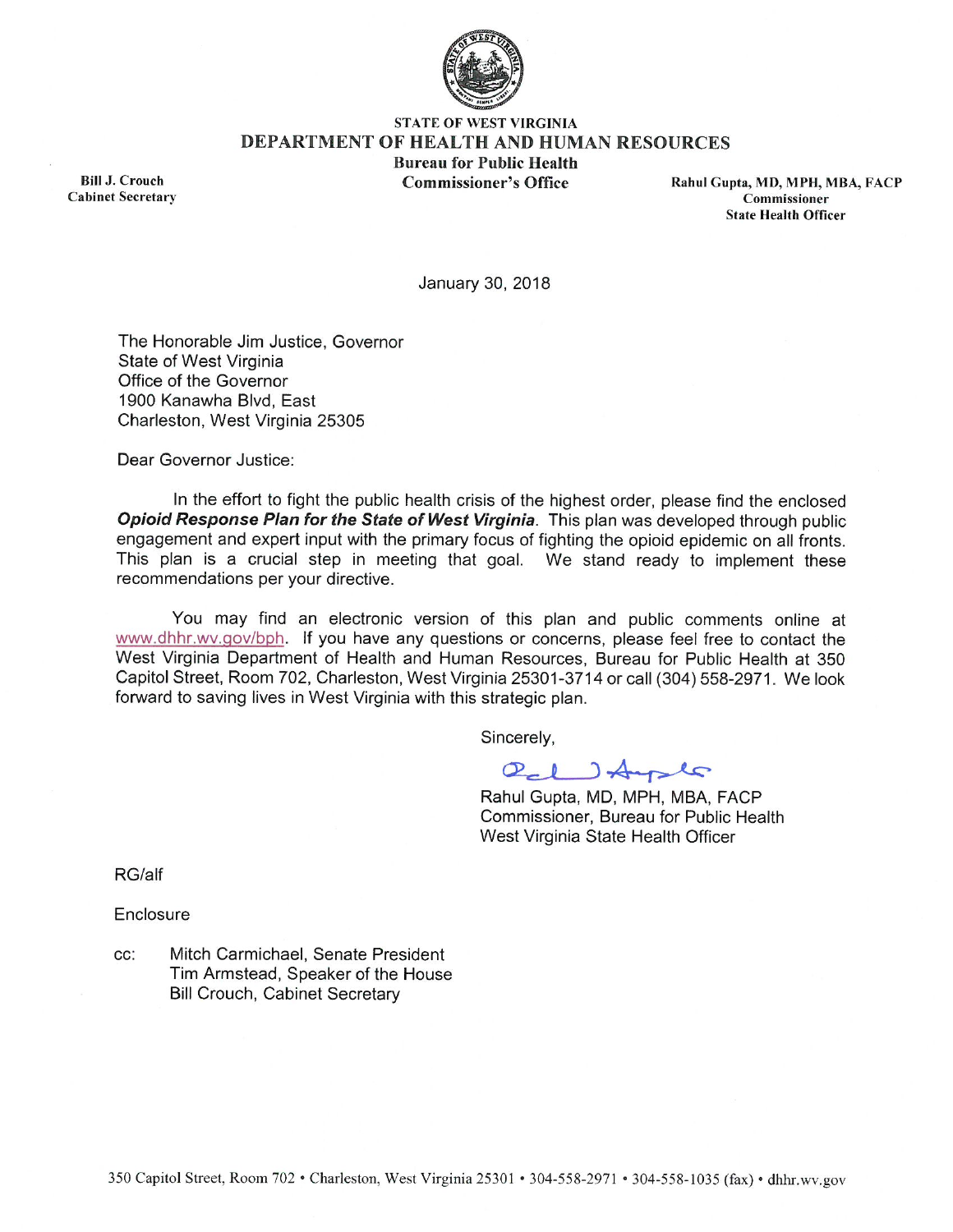# Opioid Response Plan for the State of West Virginia



Rahul Gupta, MD, MPH, MBA, FACP Commissioner State Health Officer

January 2018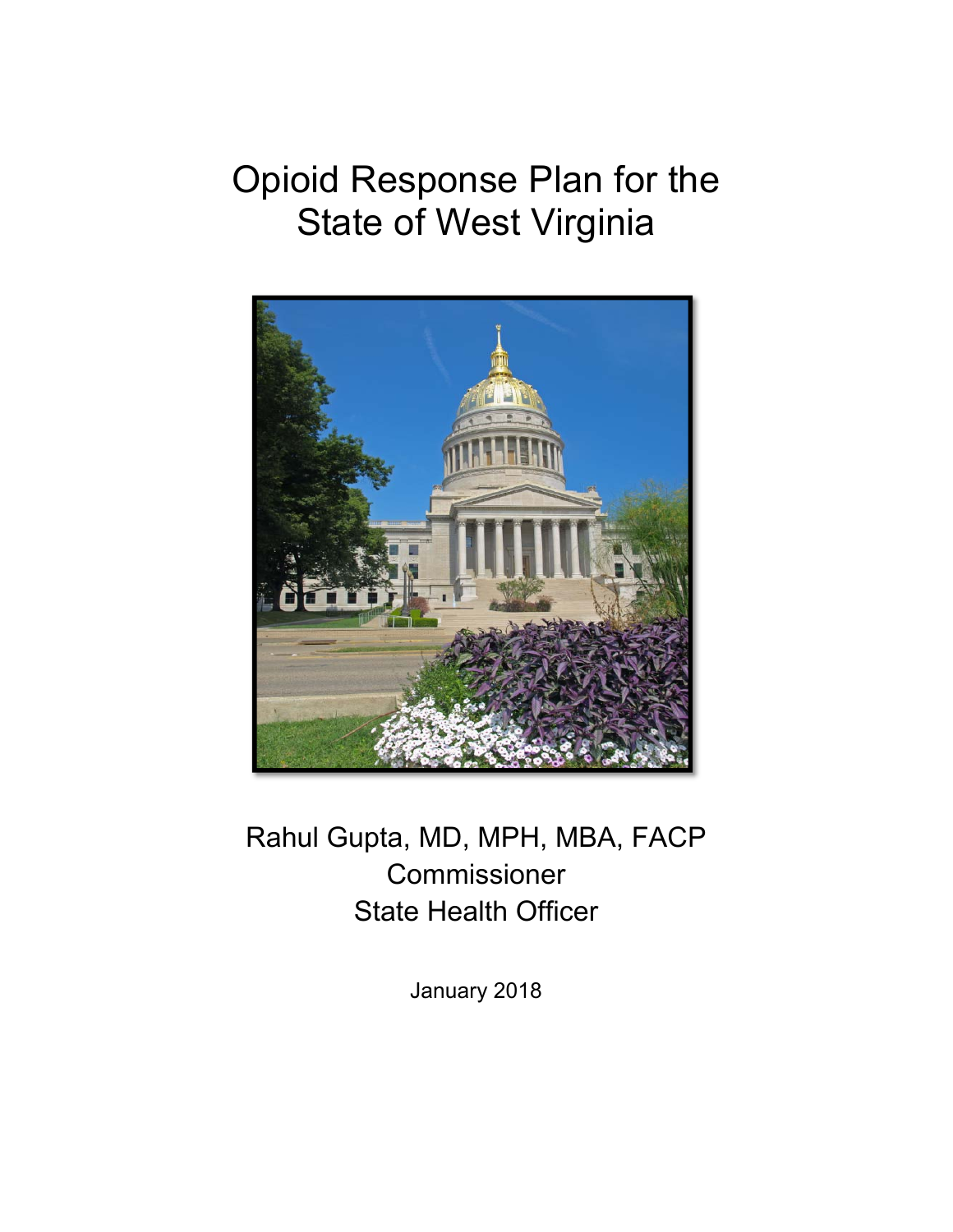# **Table of Contents**

| <b>Executive Summary</b>                        | 2              |
|-------------------------------------------------|----------------|
| Background                                      | $\overline{4}$ |
| Process                                         | 6              |
| Prevention                                      | $\overline{7}$ |
| Early Intervention                              | 10             |
| Treatment                                       | 13             |
| <b>Overdose Reversal</b>                        | 18             |
| Supporting Families with Substance Use Disorder |                |
| Recovery                                        | 22             |
| Conclusion                                      |                |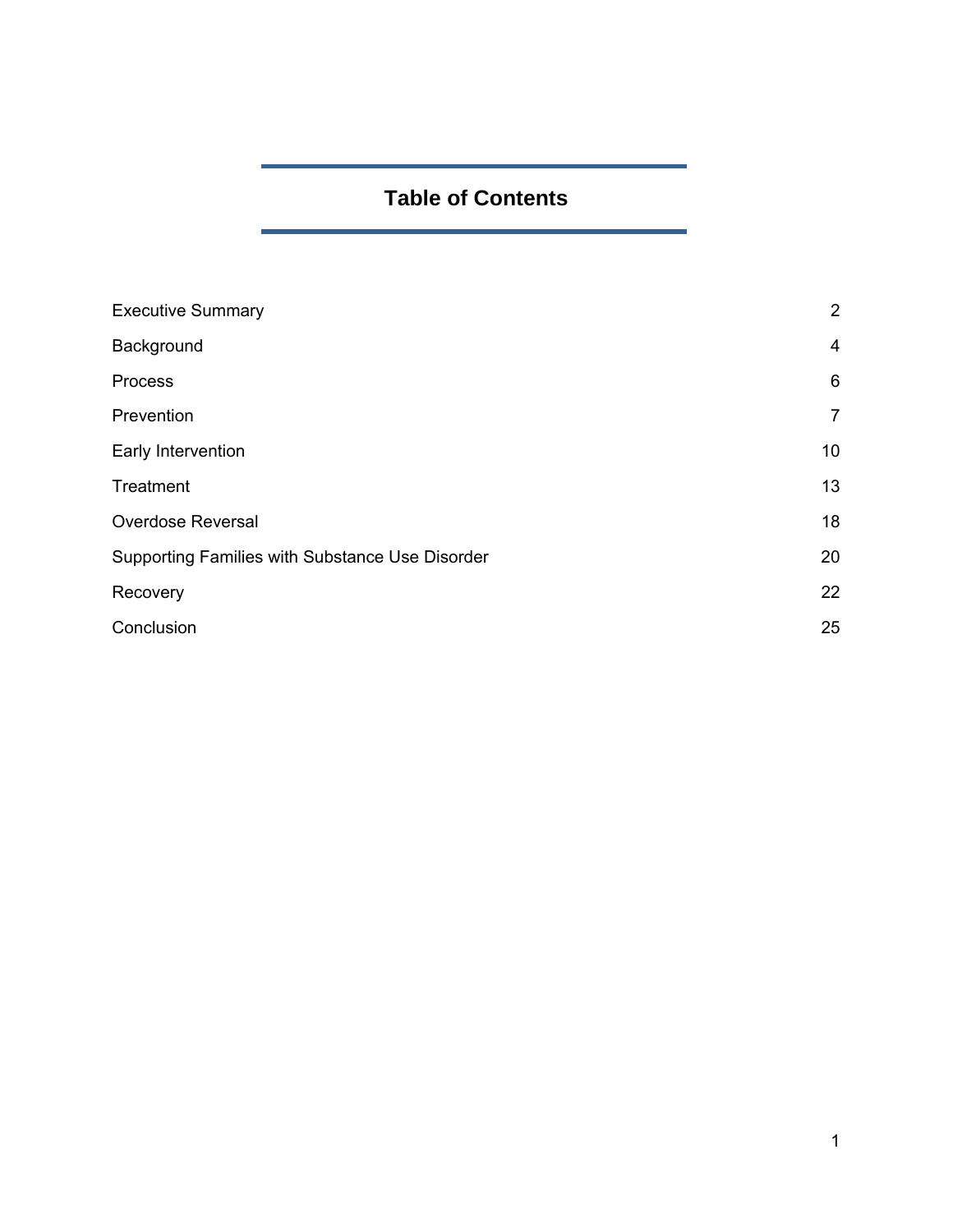## **Executive Summary**

West Virginia suffers from the highest rate of drug overdose mortality in the United States, with more than 880 deaths in 2016. Driving this public health crisis is the opioid epidemic, a dual

challenge involving both prescribed opioids, such as oxycodone and illicit opioids, including heroin and fentanyl.

On November 30, 2017, the West Virginia Department of Health and Human Resources announced an effort to develop an Opioid Response Plan for the State of West Virginia through public engagement and consultation with regional and national experts. More than 350



people responded to a call for public comments. More than 100 state residents attended a public meeting on December 21, 2017.

An expert group including experts from West Virginia University, Marshall University, and Johns Hopkins University met to review public input, data, information from senior state officials, and best practices from around the country and provide a focused set of high priority, short-term recommendations. More than 100 additional public comments were received on the draft report.

These high priority, short-term recommendations are as follows:

- *Prevention* 1. West Virginia should expand the authority of medical professional boards and public health officials to address inappropriate prescribing of pain medications.
	- 2. West Virginia should limit the duration of initial opioid prescriptions.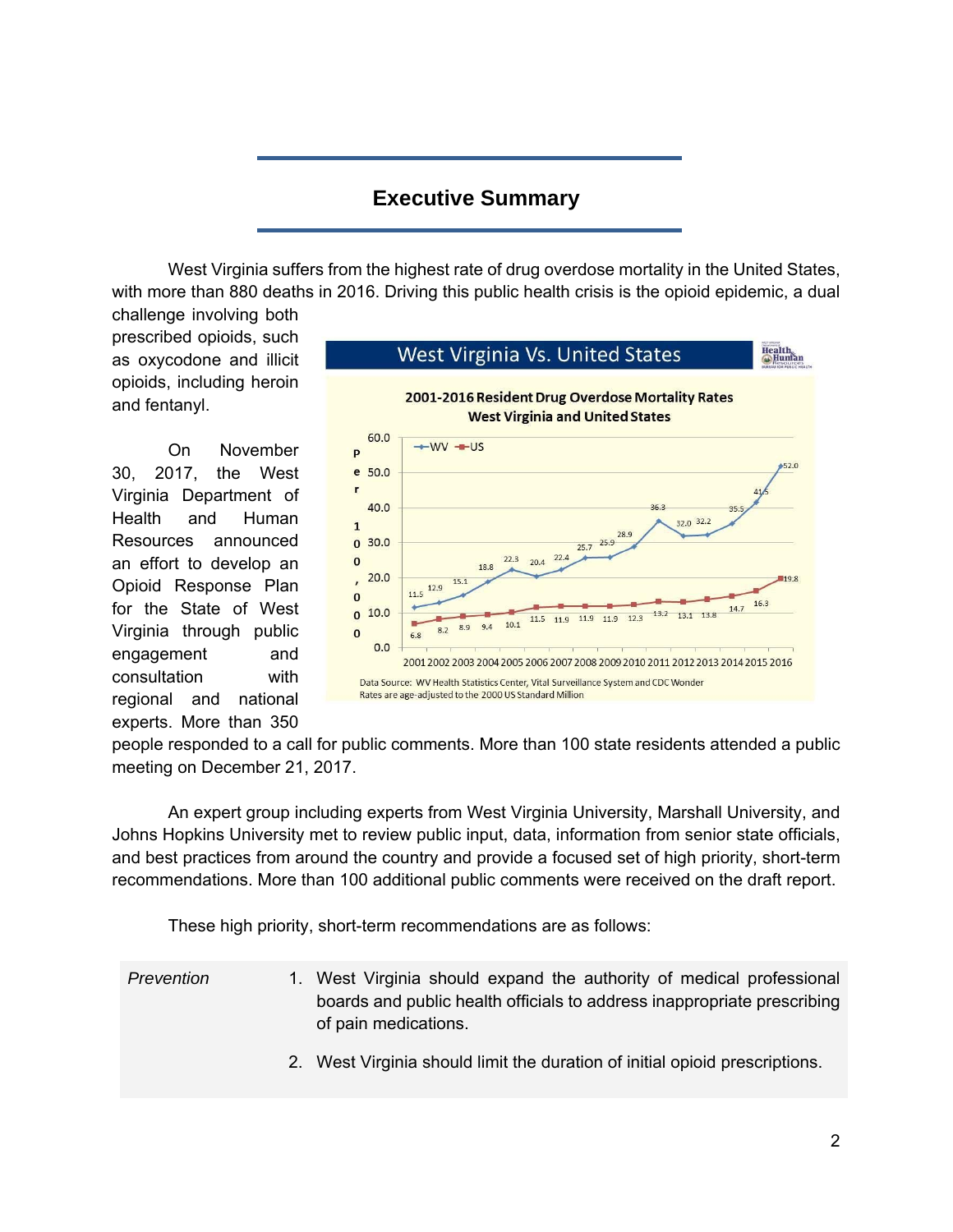| Early<br>Intervention                                                  | 3. West Virginia should expand awareness of substance use disorder as<br>a treatable disease by developing a public education campaign to<br>address misinformation and associated stigma. This campaign should<br>also support access to treatment through 1-844-HELP4WV.         |
|------------------------------------------------------------------------|------------------------------------------------------------------------------------------------------------------------------------------------------------------------------------------------------------------------------------------------------------------------------------|
|                                                                        | 4. West Virginia should expand promising law-enforcement diversion<br>programs, such as the LEAD model, to help people experiencing a<br>substance use disorder access treatment and achieve sustained<br>recovery.                                                                |
|                                                                        | 5. West Virginia should strengthen support for lifesaving comprehensive<br>harm reduction policies, by removing legal barriers to programs that<br>are based on scientific evidence and by adding resources.                                                                       |
| <b>Treatment</b>                                                       | 6. Reflecting the need for all patients to have access to multiple options<br>for treatment, West Virginia should require a statewide quality strategy<br>for opioid use disorder treatment and remove unnecessary regulatory<br>barriers to the expansion of effective treatment. |
|                                                                        | 7. West Virginia should expand access to effective substance use<br>disorder treatment in hospital emergency departments, other<br>healthcare settings, and the criminal justice system to reach people at<br>key moments of opportunity to enter care.                            |
| Overdose<br>Reversal                                                   | 8. West Virginia should require all first responders to carry naloxone and<br>be trained in its use, support community-based naloxone programs for<br>initial responders, and authorize a standing order for naloxone<br>prescriptions to improve insurance coverage.              |
|                                                                        | 9. West Virginia should require hospital emergency departments and<br>Emergency Medical Services to notify the Bureau for Public Health of<br>nonfatal overdoses for the purpose of arranging for outreach and<br>services.                                                        |
| Supporting<br><b>Families with</b><br>Substance Use<br><b>Disorder</b> | 10. West Virginia should expand effective programs that serve families,<br>including Drug Free Moms and Babies, home visitation programs, and<br>comprehensive services for the families of children born with Neonatal<br>Abstinence Syndrome such as Lily's Place.               |
|                                                                        | 11. West Virginia should expand access to voluntary, long-acting,<br>reversible contraception and other contraceptive services for men and<br>women with substance use disorder in multiple settings.                                                                              |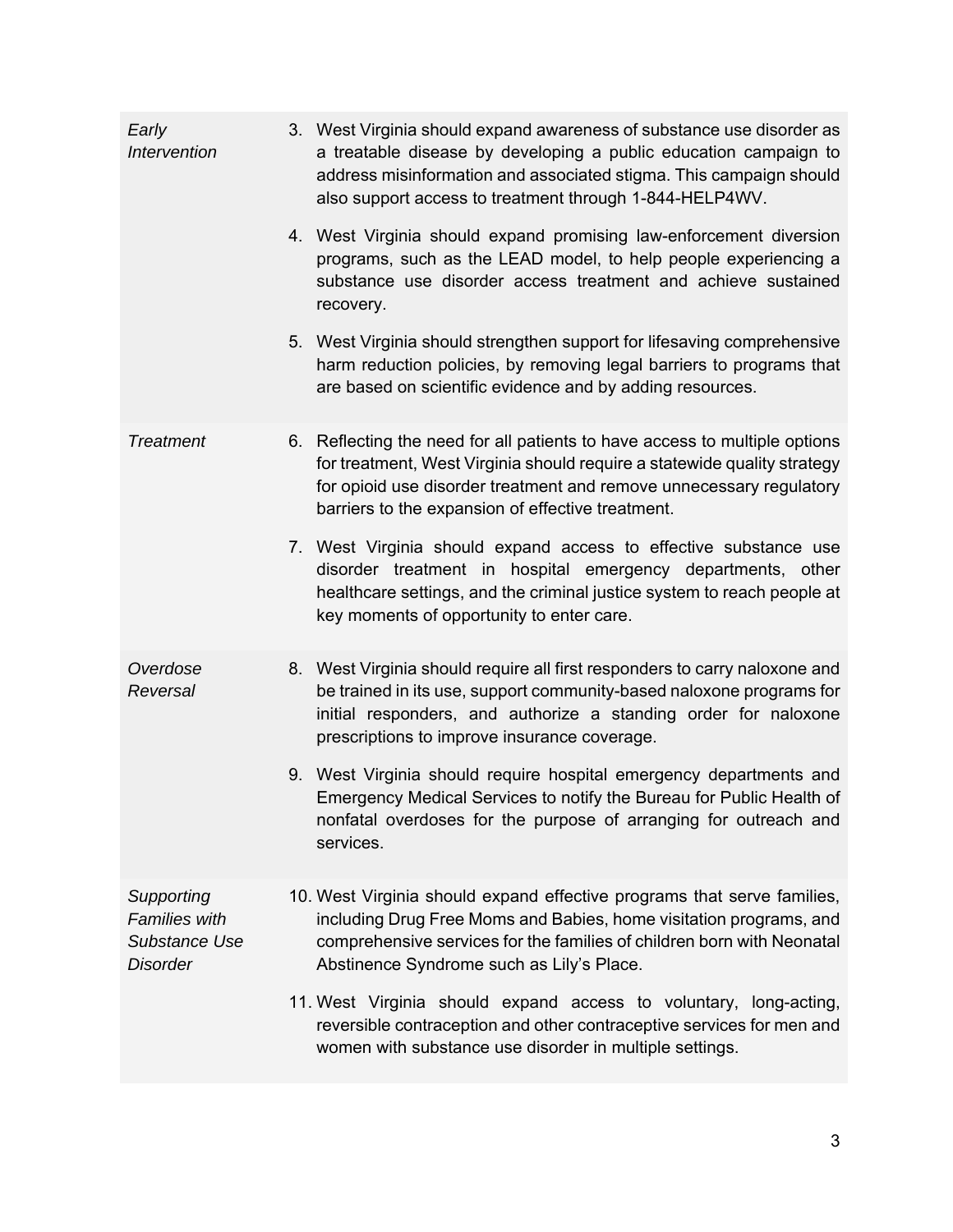*Recovery* 12. West Virginia should continue pursuing a broad expansion of recovery supports, including peer-based support services, families, and allies.

In addition to these 12 high priority recommendations, West Virginia should pursue the additional recommended strategies described in each area.

There are no quick fixes to the opioid epidemic. Adopting these 12 recommendations, however, will put West Virginia on a path to reduce the tragic impact of this epidemic.

**Background**

West Virginia continues to lead the nation in overdose deaths per capita. This tragic epidemic has taken a significant toll on individuals, families, communities, and government resources.

In 2001, when West Virginia began to capture complete data on the types of drugs involved in death, there were a total of 212 overdose deaths. Initially, the overdose death increases were driven by pharmaceuticals, first methadone (which was prescribed for pain), and then oxycodone, hydrocodone, and oxymorphone. At its peak oxycodone was involved in over 200 deaths in 2011, and both oxymorphone and hydrocodone were involved in over 150 deaths in the same year. In 2012, just as prescriptions for opioids were beginning to decline, a major shift from pharmaceuticals to illicit drugs began. This shift began with heroin in 2012 and then shifted to fentanyl/fentanyl analogues, alone or in combination, starting in 2014. The fentanyl driving the unprecedented increase in deaths is illicitly sourced and generally not of pharmaceutical origin. In 2016, heroin was involved in over 250 deaths and fentanyl was involved in over 350 deaths. Gabapentin was involved in more than 100 deaths. Mixtures of opioids and stimulants such as amphetamines, methamphetamines, and cocaine were surging in 2017, with benzodiazepines frequently involved in deaths with opioids.

By 2016, West Virginia continued to have the highest overdose rate in the nation at 52 overdose deaths per 100,000 population, surpassing the next closest state, Ohio, by over 20%. Three of the four states with the highest overdose rates are West Virginia, Ohio and Pennsylvania. It appears likely there may be over 1,000 overdose deaths in West Virginia in 2017, far surpassing the 884 overdose deaths recorded in 2016.

To better understand overdose deaths in West Virginia, the West Virginia Department of Health and Human Resources, Bureau for Public Health examined the health system data for 830 residents who died of overdose. Death records were matched to available data sources to determine whether the individuals utilized emergency medical services, behavioral health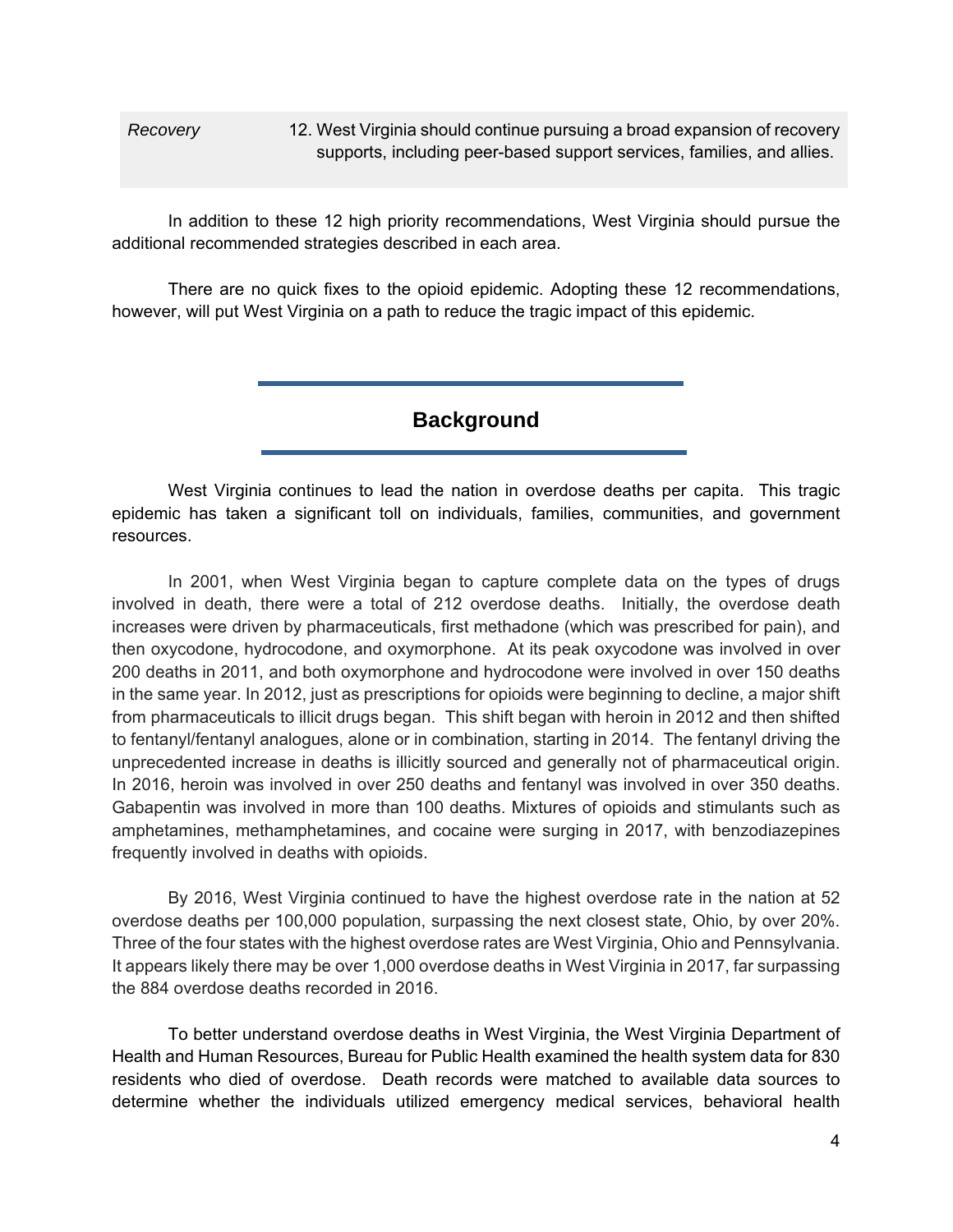treatment, were prescribed controlled substances, were incarcerated in state-run facilities, and/or were eligible for Medicaid. Key findings include:

- The majority (81%) of overdose decedents interacted with at least one of the health systems in this report.
- Males were twice as likely as females to die from a drug overdose, but females were 80% more likely than males to use all the health systems in the 12 months prior to their death.
- 33% of decedents tested positive for a controlled substance, but had no record of a prescription at their time of death, indicating diversion of a controlled substance prescription.
- 91% of all decedents had a documented history within the Controlled Substance Monitoring Program. In the 30 days prior to death, nearly half (49%) of female decedents filled a controlled substance prescription in the 30 days prior to death, as compared to 36% of males.
- Decedents were three times more likely to have three or more prescribers as compared to the overall population in the Controlled Substance Monitoring Program for 2016 (9% versus 3%). Decedents were more than 70 times likely to have prescriptions at four or more pharmacies compared to the overall population in the Controlled Substance Monitoring Program for 2016 (7% vs. 0.1%).
- 71% of all decedents utilized emergency medical services within the 12 months prior to their death. Regardless of the type of EMS run, only 31% of decedents had naloxone administration documented in their EMS record.
- Decedents were much more likely to have Medicaid (71%) in the 12 months prior to their death as compared to West Virginia's adult population ages 19-64 (23%).
- Over half (56%) of all decedents had been previously incarcerated. Decedents were at an increased risk of death in the 30 days after their date of release, especially in decedents with only some high school education.
- Males working in blue collar industry, industries that come with higher risk of injury, may be at increased risk for overdose death.
- Overall, there were opportunities to prevent fatal overdoses among the 2016 overdose decedents. Emergency services appear to have had the most opportunity for intervention, followed by the Controlled Substance Monitoring Program and Corrections.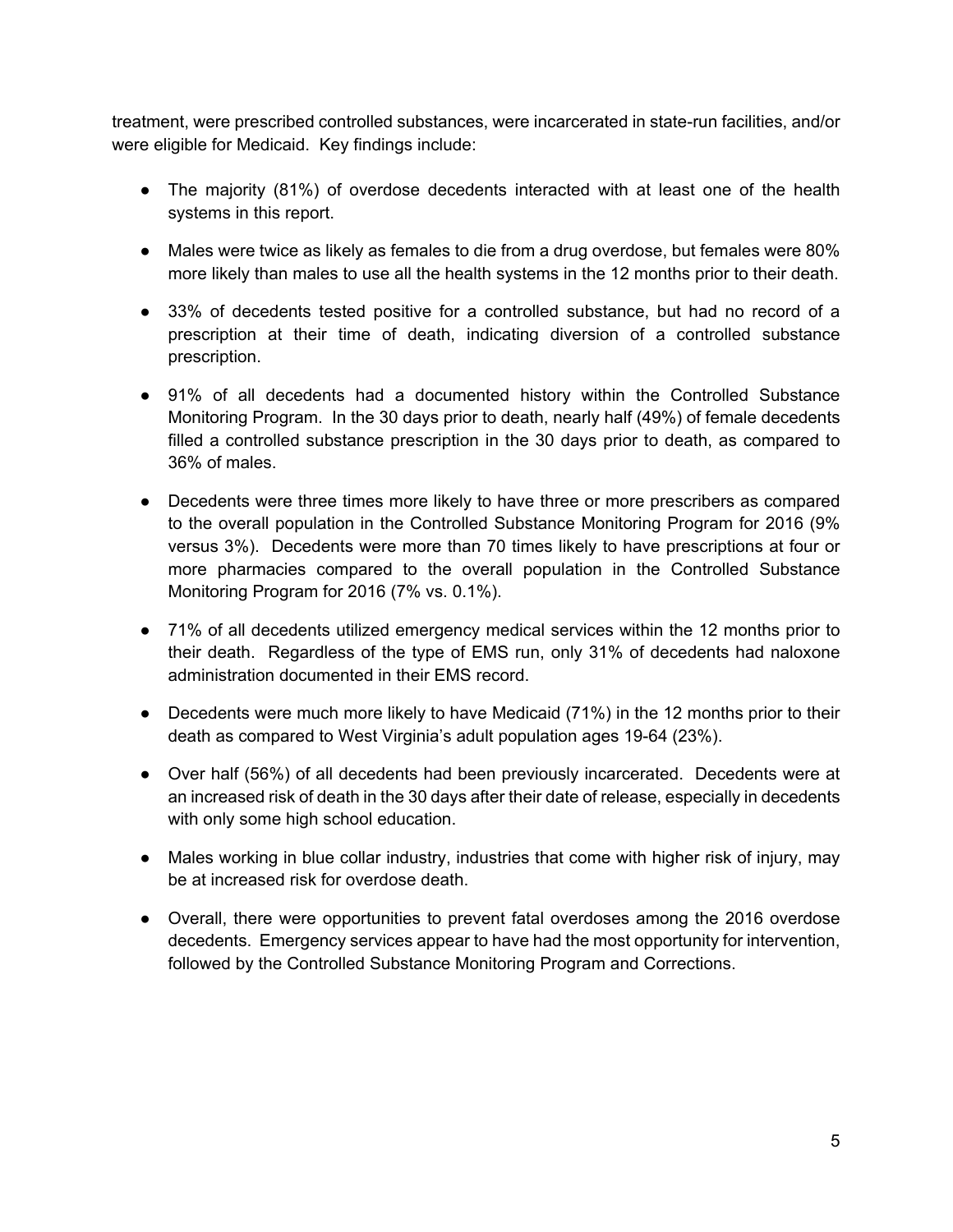## **Process**

On November 30, 2017, the West Virginia Department of Health and Human Resources announced the development of an Opioid Response Plan for the State of West Virginia through public engagement and expert input. The process was to include a period of public comment, a public meeting, and consultation with a panel of five local and national experts. These included:

- **Jim Johnson**, former Director of the Department of Health and Human Resources' Office of Drug Control Policy, with 29 years of law enforcement experience including having served as both a police chief and director of the Mayor's Office of Drug Control Policy in Huntington.
- **Dr. Sean Allen**, Assistant Scientist in the Department of Health, Behavior, and Society at the Johns Hopkins University Bloomberg School of Public Health and former senior policy advisor in the White House Office of National Drug Control Policy.
- **Dr. Jeffrey Coben**, Dean of the West Virginia University School of Public Health and Associate Vice President of Health Affairs and expert in the field of injury prevention and control.
- **Dr. Shannon Frattaroli**, Associate Professor of Health Policy and Management at the Johns Hopkins University Bloomberg School of Public Health and one of the lead authors of *America's Opioid Epidemic: From Evidence to Impact*, a report released by Johns Hopkins University and the Clinton Foundation.
- **Dr. Sean Loudin**, Associate Professor at the Marshall University Joan C. Edwards School of Medicine, with a specialty in neonatal-perinatal medicine and research and clinical interests that have focused on neonatal abstinence syndrome.

The Department of Health and Human Resources opened a period for public comment on November 30, and more than 350 comments were received by December 30, 2017. The Department of Health and Human Resources also held a public meeting on December 21, with more than 100 people in attendance. Dr. Christina Mullins, Director of the Office of Maternal, Child, and Family Health of the Bureau for Public Health, presented recent data on opioid use and overdose in West Virginia. Daniel Raymond, Policy Director for the Harm Reduction Coalition, presented on the topic of "Undoing Stigma: Harm Reduction in Action." Approximately 15 state residents provided oral public comment and answered questions from the expert panel. The proposed plan was released for public comment, and additional comments were accepted until January 19, 2018.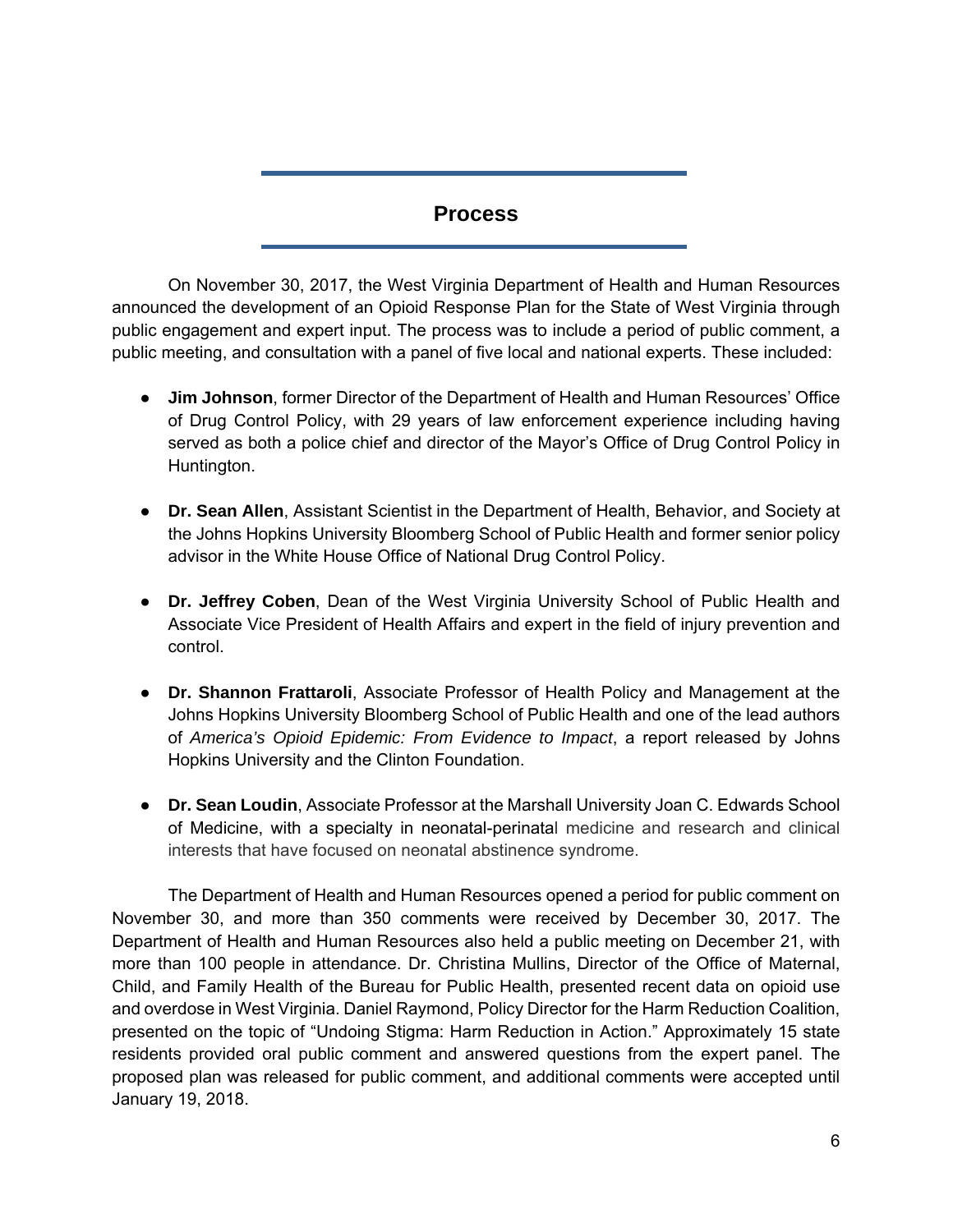This report reflects recommendations from the expert group, based on their review of public comments; the public meeting; information received from senior state officials in the Bureau for Public Health, Bureau for Medical Services, and Bureau for Behavioral Health and Health Facilities; review of data; and knowledge of national best practices.

## **Prevention**

*"The Board of Medicine could become much more aggressive in disciplining physicians who overprescribe. Dentists as well as doctors should be required to complete education … and protocols could be tightened regarding amounts and frequency of opioid prescriptions. Clearly prescription drugs are at the heart of this problem. While only a very small percentage of providers are at fault the damage, they have done is incalculable. Ruined lives, lack of economic development (workers cannot pass drug screens), wildly escalating governmental costs, and desolated communities are the result of this failure to regulate and control a renegade few."*

-- Public Comment, Charleston, West Virginia

*"Drs should be persuaded to not start with the strongest drugs out there when dealing with a patient who is in pain, and certainly, before going to the strongest of pain medications, they should consider alternatives for pain management such as physical therapy, acupuncture, etc."* 

-- Public Comment, Parkersburg, West Virginia

*"A few years ago I had sinus surgery, and the doctor prescribed pain medication, which I filled on the way home while still groggy from the surgery. When I opened the medication, which was oxycodone, I found that there were 40 tablets. At my follow-up appointment I asked the doctor why on earth he prescribed 40 tablets. I only used one the first night just in case, and didn't need any more. He said it was the 'protocol.' So who decides the protocol? How can it be changed?"* 

-- Public Comment, Hillsboro, West Virginia

**Data and Evidence.** A critical factor fueling the national opioid epidemic is the rapid rise in opioid prescriptions for pain. From 1999 to 2012, opioid prescribing increased fourfold, with more than 250 million prescriptions written in the United States that year. West Virginia has experienced some of the highest rates of opioid prescribing in the nation.<sup>1</sup> Between 2007 and 2012, drug wholesalers shipped more than 780 million hydrocodone and oxycodone pills into the state.

 <sup>1</sup> https://www.cdc.gov/drugoverdose/data/prescribing.html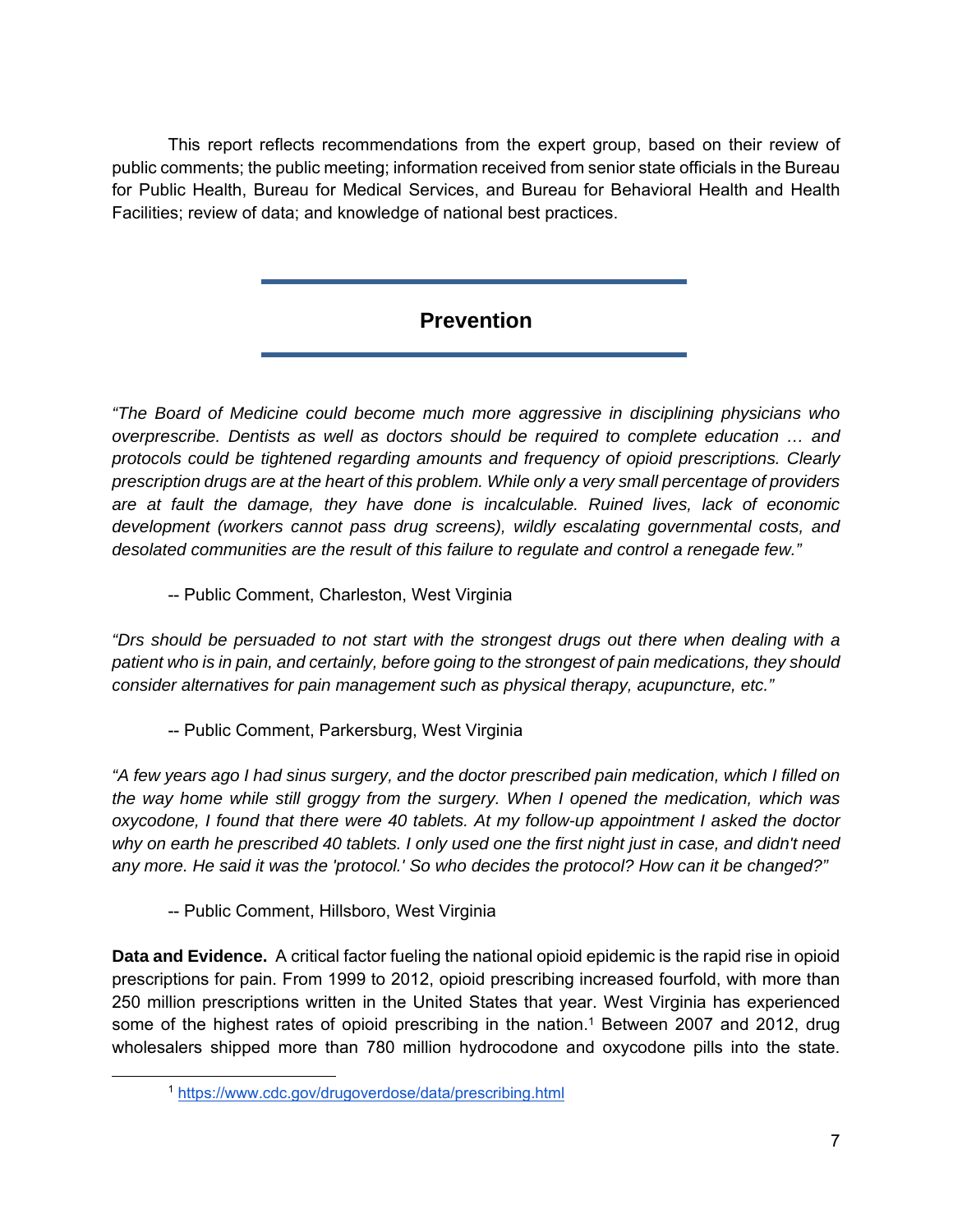Excessive prescribing can lead to substance use disorders directly, as the risk of developing such a disorder increases with higher doses for longer durations, or indirectly, as extra pills are provided to or stolen by others. The President's Commission on Combating Drug Addiction and the Opioid Crisis has found that "patients are often ill-informed about the risks of taking opioid analgesics and, therefore, are not able to balance the potential benefits with the associated risks."2

**Public Comment.** Multiple comments addressed the need for additional restrictions on opioid prescribing. Several comments expressed concern that restrictions on opioid prescribing would limit access to medications for people who rely on them to treat serious symptoms of pain. Other comments called for renewed attention to primary prevention through greater education of children in schools, economic recovery, and mentoring programs.

**Discussion and Recommendations.** The most promising approaches to opioid prescribing combine education and tools for all prescribers with enhanced enforcement for the relatively few prescribers who are violating standards of care. West Virginia instituted mandatory prescriber education in 2012, and there are additional steps to further enhance prescribing in the state.

The state's Prescription Drug Monitoring Program should have the authority to follow national best practices, as identified by the Training and Technical Assistance Center at Brandeis University. Important steps include requiring regular checking of the database, linking prescribing to overdoses, notifying prescribers about high-risk patients, and proactively using data for education (such as academic detailing and video consultation) and enforcement. To find the highest risk prescribers, the Bureau for Public Health should have the authority to search the Prescription Drug Monitoring Program database to identify high-risk practices such as coprescribing of benzodiazepines and opioids or linkage to multiple nonfatal overdoses and then refer prescribers to the professional boards for review.

In addition, West Virginia's professional boards should have the authority to issue a certificate to prescribe controlled substances along with the license to practice, based on proof of national DEA licensure.<sup>3</sup> Then, the boards should be able to revoke this certificate based on an investigation finding prescribing of controlled substances outside of the standard of care, using evidence-based practices as guideposts.4

 <sup>2</sup> https://www.whitehouse.gov/sites/whitehouse.gov/files/images/Final\_Report\_Draft\_11-1-2017.pdf

 $3$  There may be other administrative mechanisms available to accomplish the goal of a distinct approval to prescribe controlled substances, that can be more readily revoked than the entire license.

<sup>4</sup> In 2016, the Centers for Disease Control and Prevention released guidelines for the use of opioids for non-cancer chronic pain; among other recommendations, the guideline called for limiting initial prescribing of opioids to between 3 and 7 days and urged physicians not to co-prescribe opioids and benzodiazepines because of the high risk of overdose when used together. See https://www.cdc.gov/drugoverdose/prescribing/guideline.html.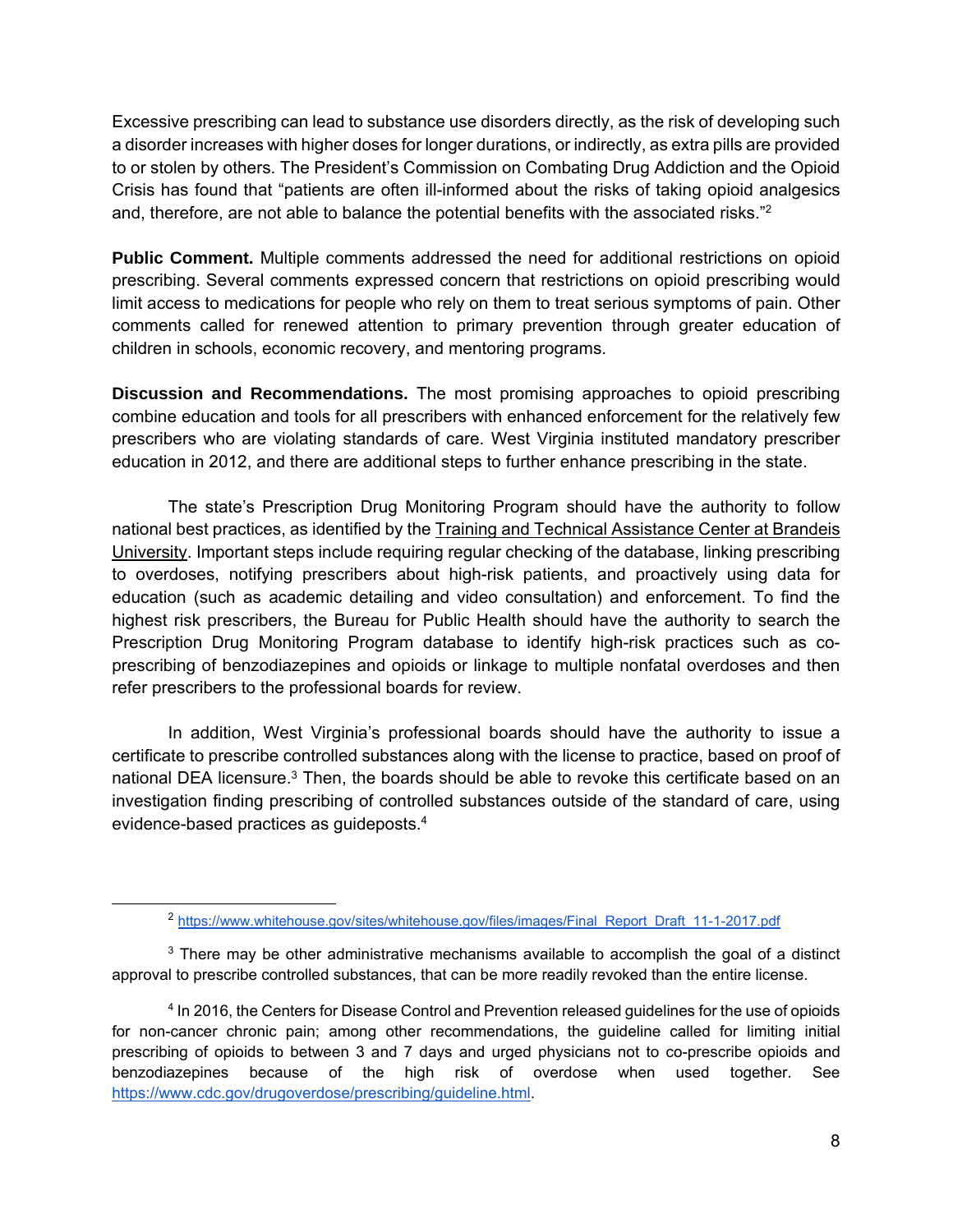It is important that efforts to address excessive prescribing not go too far. In developing a targeted investigation to assess prescribing, the professional boards should recognize the importance of individualized care and clinical judgment in supporting patients with severe pain and where inappropriate prescribing is found, should support the tapering of medications rather than rapid withdrawal. It is also important that a patient care plan be adopted when a provider's certification to prescribe is terminated, in order to support appropriate treatment for the provider's patients.

In addition to these short-term steps, West Virginia should also encourage insurers to adopt evidence-based guidelines on reimbursement for opioid prescribing, such as a step recently instituted by the Medicaid program of requiring additional information before filling coprescriptions of benzodiazepines and opioids. West Virginia should also support coverage of nonpharmaceutical approaches to managing pain and improve medical education on prescribing for pain and treatment of substance use disorders.

The state should consider developing a cross-agency strategy for primary prevention. The Surgeon General has found, "Preventing or reducing early substance use initiation, substance misuse, and the harms related to misuse requires the implementation of effective programs and policies that address substance misuse across the lifespan."5 This strategy could include targeted economic development, expanded use of mentoring, identification and resources for youth at highest risk based on adverse childhood experiences, and expansion of primary prevention through education in schools using evidence-based curricula.

#### **High Priority, Short-Term Recommendations**

- 1. West Virginia should expand the authority of medical professional boards and public health officials to address inappropriate prescribing of pain medications.
	- a. Key Measure: New co-prescribing of opioids and benzodiazepines.
	- b. Key Measure: Prescribing for chronic, non-cancer pain outside of the CDC guidelines.6
- 2. West Virginia should limit the duration of initial opioid prescriptions.
	- a. Key Measure: Initial opioid prescriptions greater than designated length.

<sup>6</sup> For an approach to this measure, see:

https://www.healthaffairs.org/do/10.1377/hblog20171215.681297/full/?linkId=46130726

 <sup>5</sup> https://addiction.surgeongeneral.gov/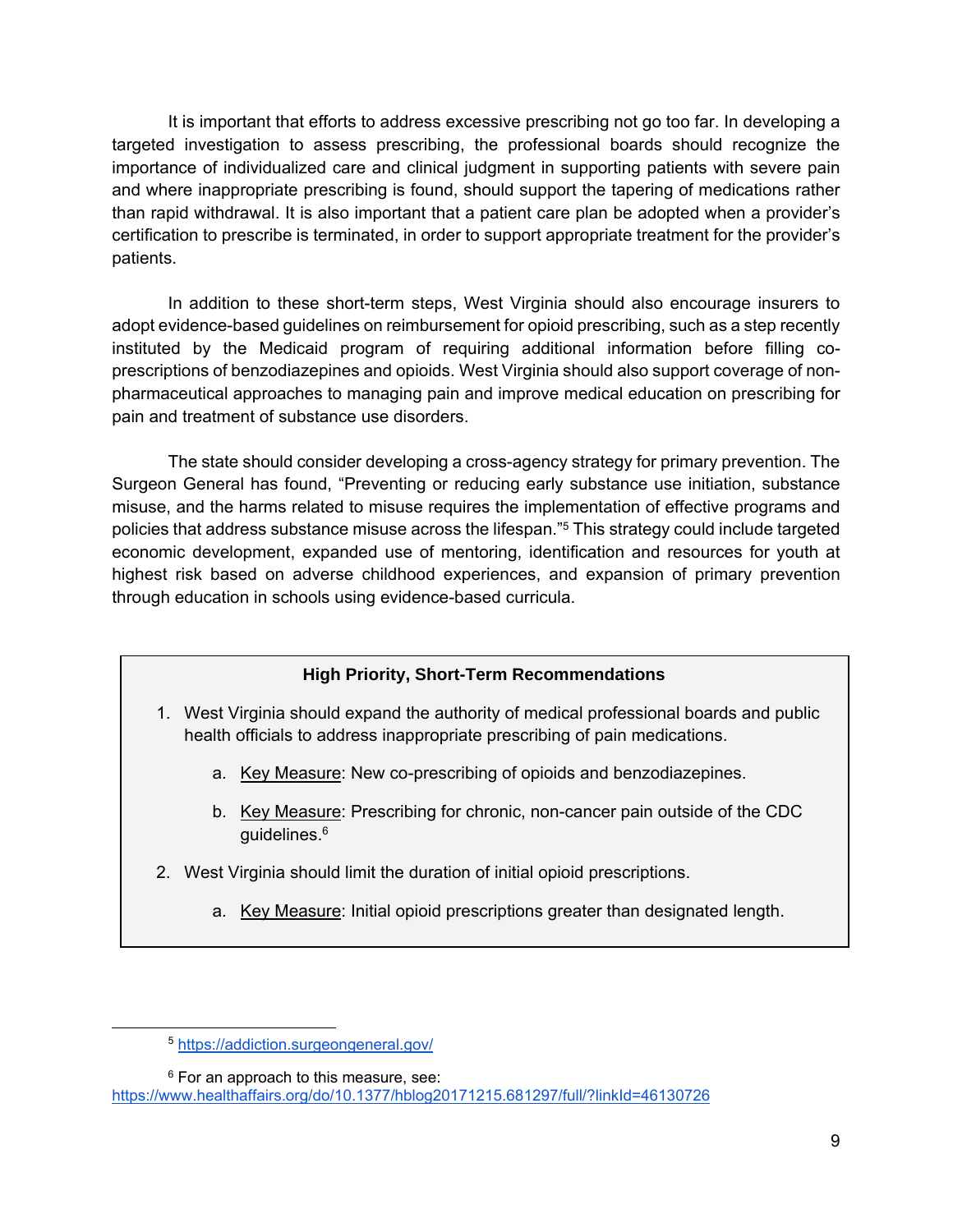## **Early Intervention**

*"I ask, beg, plead...that whatever is chosen to be done, be done in a way that carefully thinks about those who suffer from the addiction and those who love someone who suffer from the addiction. I've been there, I've seen the hurt and pain. I've seen families grieve of a loved one lost too young. I've seen children lose their parents at three, four, five, and so on...I've seen and know the pain because I lived with it, I walked in its shoes. I've carried it, held it, cried with it but I mostly loved someone with it."* 

-- Public Comment, Pritchard, West Virginia

*"I find that the current model of law and order and continuing the "war on drugs" to be a harmful and failing model. Overall, it has caused far more harm than good and at the cost of everyone's taxes. Rather than arresting and jailing, the focus should be shifted towards treating drug abuse as a disease, not a criminal offense. The repeat offense rate for drug crimes is extremely high, showing that simply arresting and jailing an individual will not "fix" them... I would rather fund treatment and prevention centers with my taxes, rather than paying to keep our prisons over capacity."* 

-- Public Comment, Bridgeport, West Virginia.

**Data and Evidence.** Nearly 21 million Americans have a substance use disorder, yet only approximately 10% seek treatment, a disparity many believe is due to stigma. Early intervention for individuals with substance use disorders requires (1) reducing the stigma that keeps the opioid epidemic in the shadows; (2) encouraging innovative practices in law enforcement that support access to treatment; and (3) supporting evidence-based harm reduction strategies.

*Stigma.* Stigma is "an attitude, behavior, or condition that is socially discrediting."7 As explained by Daniel Raymond at the December 21 public meeting, the intense stigma on substance use disorder makes it more difficult for people to turn for help and undermines the

 $7$  Goffman I (1963). Stigma: Notes on the Management of Spoiled Identity. Prentice Hall, Englewood Cliffs, NJ.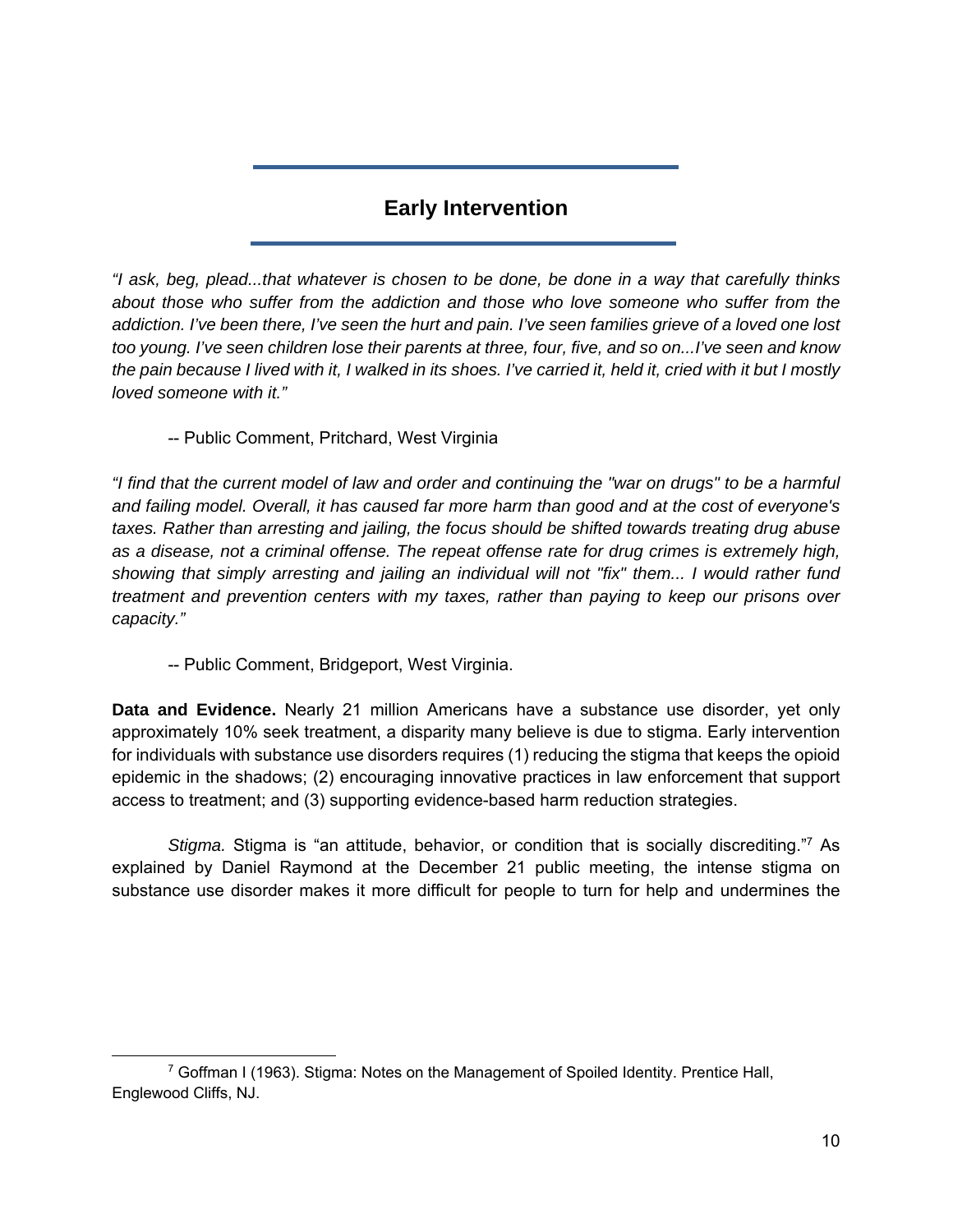internal motivation for change. $8$  The stigma on substance use disorder is reflected in much of the moralizing language that surround this problem, starting with the word "addict" to describe an individual with a chronic illness.<sup>9</sup> There is also considerable stigma placed on the use of medications as part of treatment for opioid use disorder.<sup>10</sup> Recently, the Commissioner of the U.S. Food and Drug Administration, Dr. Scott Gottlieb, stated:

The stigma reflects a view some have: that a patient is still suffering from addiction even when they're in full recovery, just because they require medication to treat their illness. This attitude reveals a flawed interpretation of science … Addiction requires the continued use of opioids despite harmful consequences. Addiction involves a psychological craving above and beyond a physical dependence...We should not consider people who hold jobs, re-engage with their families, and regain control over their lives through treatment that uses medications to be addicted. Rather, we should consider them to be role models in the fight against the opioid epidemic.<sup>11</sup>

 *Innovation in Law Enforcement.* Evidence also supports the value of early intervention by law enforcement at multiple opportunities. In the LEAD program, for example, Police Departments divert non-violent individuals into treatment instead of jail and prosecution, sparing them a criminal record and giving them a chance at recovery.<sup>12</sup> The program has been associated with large declines in re-arrests.<sup>13</sup> Kanawha County has instituted the first LEAD program in West Virginia and several other counties are preparing to launch programs.

 *Harm reduction.* There is considerable evidence supporting the use of harm reduction strategies, such as syringe exchange, $14$  to save lives now and help people connect with critical

9 Botticelli MP, Koh HK. Changing the Language of Addiction. JAMA. 2016 Oct 4;316(13):1361- 1362. The Associated Press recently updated the 2017 AP Stylebook to recommend that the term "addict" should be replaced by "phrasing like he was addicted, people with heroin addiction or he used drugs."

 $10$  Olsen Y, Sharfstein JM. Confronting the stigma of opioid use disorder--and its treatment. JAMA. 2014 Apr 9;311(14):1393-4.

<sup>&</sup>lt;sup>8</sup> The Surgeon General's Report stated: "For far too long, too many in our country have viewed addiction as a moral failing. This unfortunate stigma has created an added burden of shame that has made people with substance use disorders less likely to come forward and seek help. It has also made it more challenging to marshal the necessary investments in prevention and treatment. We must help everyone see that addiction is not a character flaw – it is a chronic illness that we must approach with the same skill and compassion with which we approach heart disease, diabetes, and cancer." https://addiction.surgeongeneral.gov/

<sup>11</sup> https://www.fda.gov/NewsEvents/Newsroom/PressAnnouncements/ucm582031.htm

<sup>12</sup> http://leadkingcounty.org/

<sup>13</sup> https://www.crimesolutions.gov/ProgramDetails.aspx?ID=477

<sup>14</sup> https://www.nytimes.com/2016/09/05/upshot/politics-are-tricky-but-science-is-clear-needle-exchanges-work.html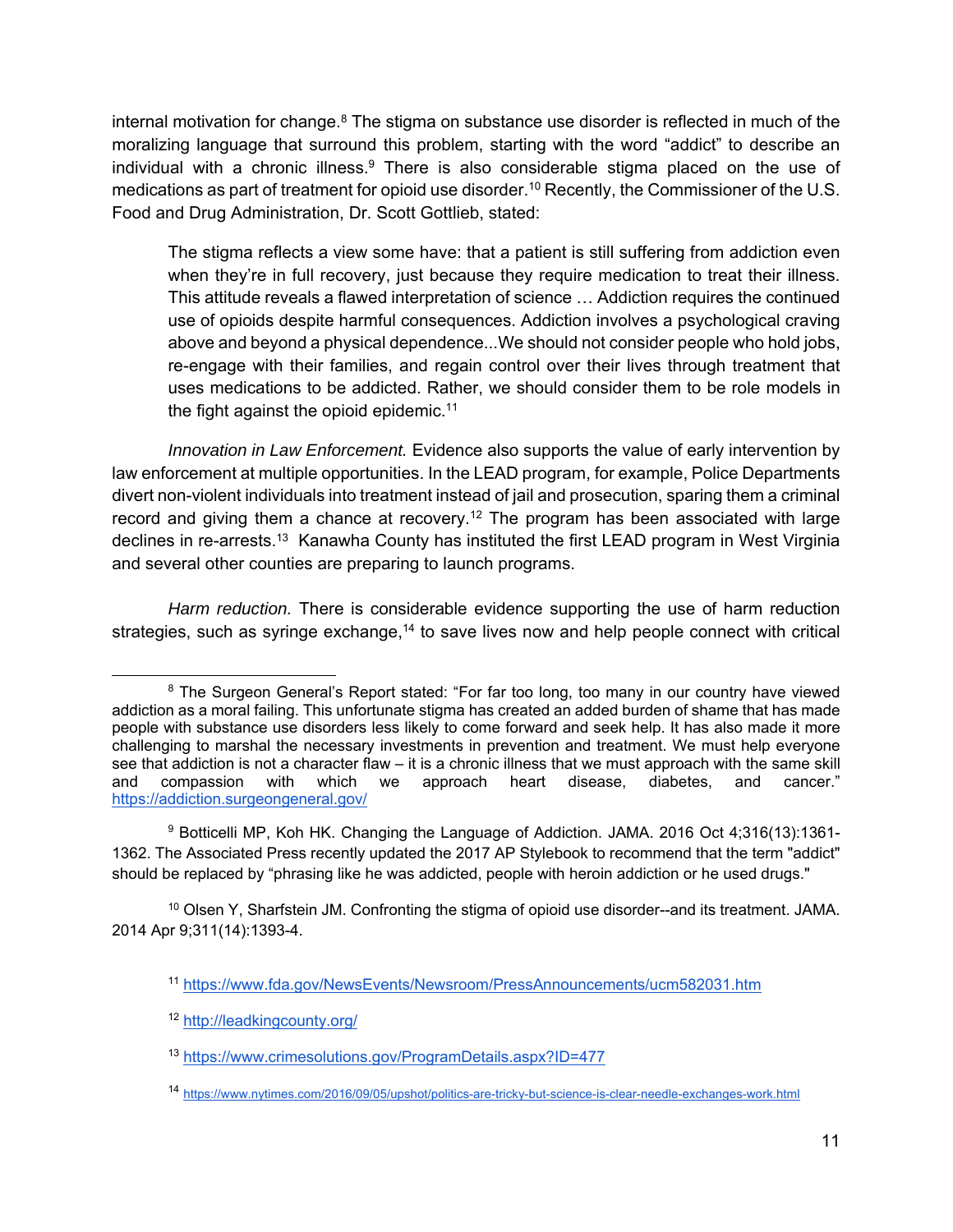treatment services. For example, as Dr. Rahul Gupta pointed out at the public meeting on December 21, West Virginia has avoided a major HIV outbreak such as the one experienced by Indiana because of the state's syringe exchange programs. Such an outbreak would be difficult and costly to contain in West Virginia.

**Public Comment.** Many of the comments recognized the harm caused by stigma against people who use drugs and the therapies that can help save their lives. Other comments, however, reflected anger, frustration, and fear and expressed the view that people who use drugs should be punished, either by restrictions on access to treatment or direct sanction. At the public meeting and in the comments, speakers cited examples of harm reduction programs saving lives and connecting people to treatment. Many family members impacted by substance use disorders expressed hope for a more caring approach and greater options for people to be reached "where they are" in order to attain long-term recovery.

**Discussion and Recommendations.** In West Virginia, as in many parts of the country, stigma is a major barrier to progress against the opioid epidemic. A concerted campaign encouraging people to seek help, instead of enduring shame, can bring hope to thousands of families statewide. West Virginia should consider other state models, such as the State without StigMA campaign in Massachusetts,<sup>15</sup> in developing an anti-stigma program. Focused efforts to emphasize de-stigmatizing language among clinicians, law enforcement, and media professionals may be particularly effective in addressing stigma within the State. Organizations funded by the Bureau for Behavioral Health and Health Facilities for prevention could be important partners in such an effort. In addition, such a campaign can encourage people to seek treatment through 1-844-HELP4WV.

 Several Police Departments in West Virginia are pursuing the LEAD diversion model. This is a promising practice, and greater adoption across the state would lead to many more people engaging in treatment earlier during their substance use disorder, promoting recovery and reducing recidivism.

 Harm reduction strategies in West Virginia are critically necessary to reduce the spread of infectious disease and save lives. These programs not only reduce transmission of HIV and hepatitis C, but they can reduce crime and community harms by connecting individuals with a broad range of services, including treatment for opioid use disorder. As in other parts of the country, these programs are controversial in West Virginia. The public comments reflect that much of the opposition is based in stigma: either a decision to blame individuals for their substance use disorder or a frustration that the problem has not gone away. One approach that other states including Maryland have used to support the most successful strategies is to appoint an advisory committee with broad representation, including individuals in recovery from opioid use disorder. This committee can then suggest changes to policies that now restrict harm reduction policies, and can help direct additional state resources for maximum impact.

 <sup>15</sup> https://www.mass.gov/state-without-stigma.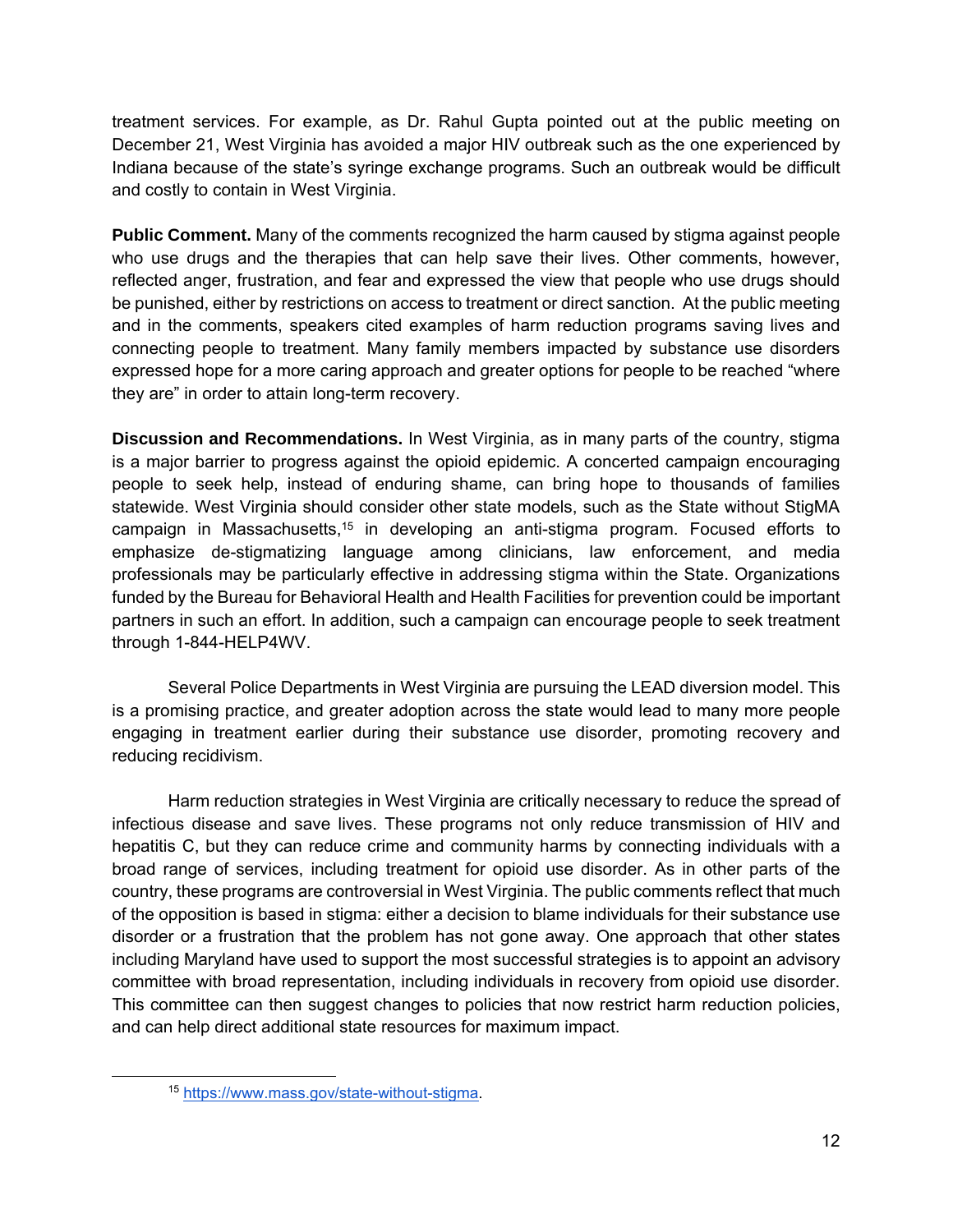In addition to these strategies, West Virginia should expand drug courts according to best national practices, enhance education about opioid use disorder and evidence-based treatment for all working with individuals and families experiencing opioid use disorder, and consider enhanced penalties and increased enforcement on drug trafficking involving guns in order to reduce violence.

#### **High Priority, Short-Term Recommendations**

- 3. West Virginia should expand awareness of substance use disorder as a treatable disease by developing a public education campaign to address misinformation and associated stigma. This campaign should also support access to treatment through 1-844-HELP4WV.
	- a. Key Measure: Change in stigmatizing attitudes after education campaign, using data from both before and after implementation.
	- b. Key Measure: Number of calls for treatment to 1-844-HELP4WV.
- 4. West Virginia should expand promising law-enforcement diversion programs, such as the LEAD model, to help people experiencing a substance use disorder access treatment and achieve long-term recovery.
	- a. Key Measure: Number of individuals diverted from jail to care.
- 5. West Virginia should strengthen support for lifesaving harm reduction policies by removing legal barriers to programs that are based on scientific evidence and by adding resources.
	- a. Key Measure: Removal of legal barriers to programs that are based on evidence.

## **Treatment**

*"Treatment- it is difficult to get: too many waiting lists. People are turned away because they aren't*  "addicted enough", private facilities are terrible costly. God Bless the people who work in *substance use disorder facilities, we need more of them and they need to be paid adequately."* 

-- Public Comment, New Martinsville, West Virginia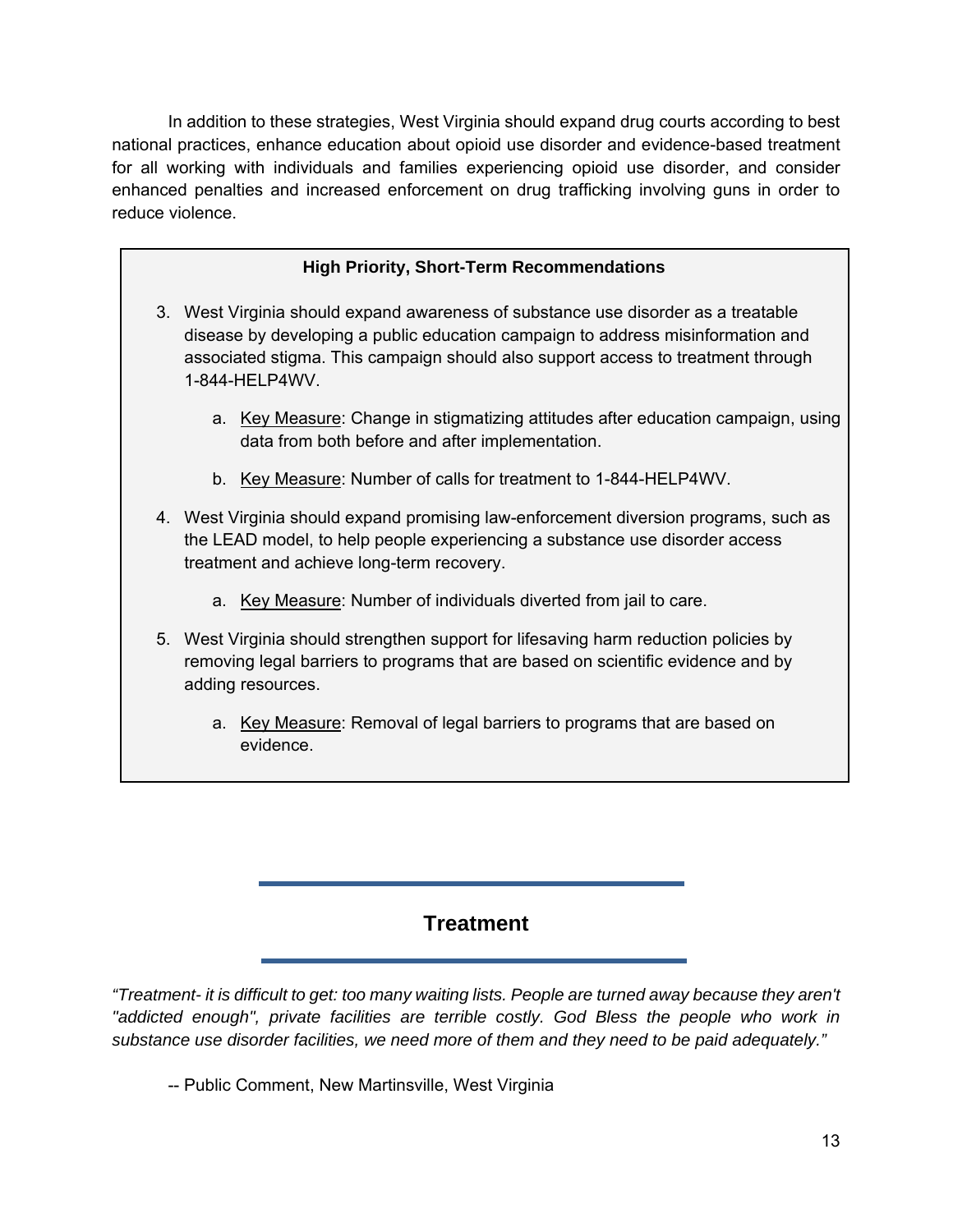*The West Virginia Perinatal Partnership … urges the state to seek strategies to expand the availability of medication assisted treatment programs for pregnant women. This is the standard of care for opioid addicted pregnant women, yet too often women face tremendous barriers in obtaining these services. Many counties across the state do not offer these services to the pregnant population. New credentialing and licensing rules adopted by the state have created even more barriers. Even when ob-gyns are willing to become prescribers of buprenorphine for their patients, they face significant and expensive bureaucratic rules and regulations.* 

-- Public Comment, Charleston, West Virginia.

*"I am proud of the work I have done with suboxone treatment. I am moving on to a career and am so glad I got the help but some people don't know about the help or can't afford it. I am a single mom of four kids and it is very hard at times but suboxone changed my life and I have watched it change many lives. I plan on using suboxone long-term or until I feel I no longer need it."* 

-- Public Comment, Huntington, West Virginia

*"When someone decides to go [into treatment] we need them in right now not 2 weeks from now."* 

-- Public Comment, White Sulphur Springs, West Virginia.

**Data and Evidence.** Opioid use disorder is a chronic illness of the brain associated with significant risks to health and life. The good news is that this disease is treatable. For example, Medication-assisted treatment combines behavioral therapy and the medications, methadone, buprenorphine, or naltrexone to treat substance use disorders. Evidence indicates that medication-assisted treatment reduces the risk of death, relapse, infectious disease transmission, and chance of going to prison, increases employment, and greatly improves quality of life. <sup>16</sup> Expansion of high quality substance use disorder treatment with medications have contributed to substantial declines in overdose at the population level.<sup>17</sup> In addition, residential treatment programs are recommended for people with multiple types of substance use disorders and living in unstable situations. There are many paths to recovery, and all with opioid use disorder should have access to individualized care.

Because people using opioids illicitly will use two or three times a day in order to avoid withdrawal, it is important to begin treatment as soon as possible. There are important opportunities to begin treatment in syringe exchange programs, emergency departments, and detention. At the public hearing on December 21, 2017 there was testimony about a successful effort to refer clients of a syringe exchange in West Virginia to treatment programs; in other states,

 <sup>16</sup>https://www.drugabuse.gov/publications/effective-treatments-opioid-addiction/effectivetreatments-opioid-addiction

<sup>17</sup> See, e.g., Schwartz RP, Gryczynski J, O'Grady KE, Sharfstein JM, Warren G, Olsen Y, Mitchell SG, Jaffe JH. Opioid agonist treatments and heroin overdose deaths in Baltimore, Maryland, 1995-2009. Am J Public Health. 2013 May;103(5):917-22.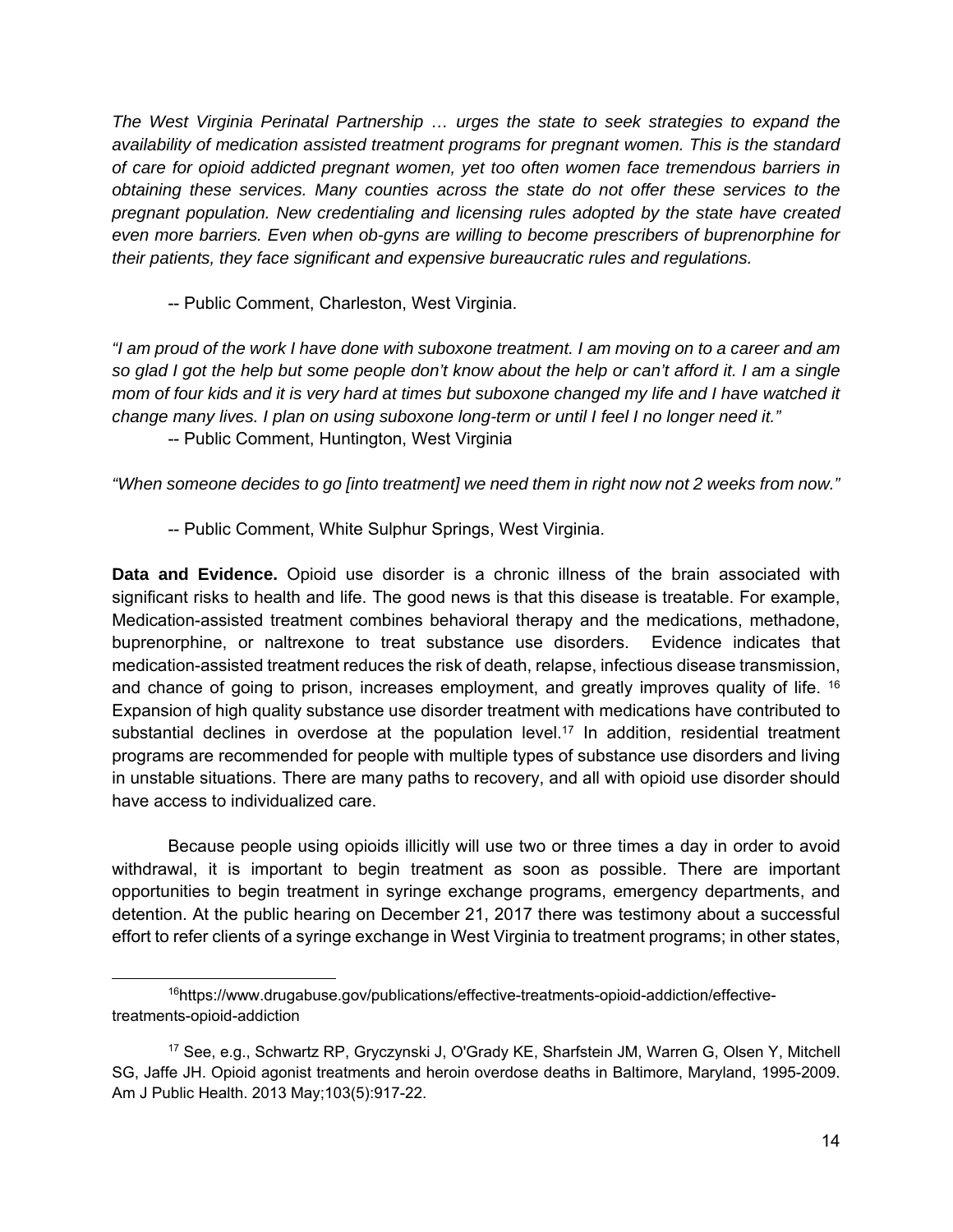syringe exchange programs are considering starting treatment at the site itself. There is compelling evidence that initiating treatment in emergency departments improves short-term outcomes.18 There is also strong evidence that many people in detention suffer from addictive disorders,19 and are at high risk of overdose when released.20 Treatment that starts in jail or prison reduces the risk of death<sup>21</sup> and the rate of recidivism.<sup>22</sup>

**Public Comment.** Multiple comments supported the need for greater access to treatment programs. Some comments expressed concern that medications used for substance use disorder treatment, particularly buprenorphine, could be misused or reflected the stigma that treatment with methadone and buprenorphine is incompatible with recovery. A number of public comments expressed the view that marijuana could be an effective treatment for opioid use disorder.<sup>23</sup> Several healthcare providers wrote that state regulations made it difficult to expand access to effective treatment that uses medications.

**Discussion and Recommendations.** One of the most important actions that any state can take to address the opioid crisis is expanding access to effective treatment. Absent treatment, individuals who survive an overdose will remain at high risk for overdosing again. Absent treatment, many will continue to commit crimes, hurt those they love, and threaten the vitality of their communities. Across the world, and in the United States, the most impressive success stories at the county or state level against opioid use disorder have involved major expansions of access to treatment. In the United States, a critical tool for expanding access to treatment is

<sup>19</sup> Chandler RK, Fletcher BW, Volkow ND. Treating drug abuse and addiction in the criminal justice system: improving public health and safety. JAMA. 2009 Jan 14;301(2):183-90.

<sup>20</sup> Binswanger IA, Stern MF, Deyo RA, Heagerty PJ, Cheadle A, Elmore JG, Koepsell TD. Release from prison--a high risk of death for former inmates. N Engl J Med. 2007 Jan 11;356(2):157-65.

 $21$  Degenhardt L, Larney S, Kimber J, Gisev N, Farrell M, Dobbins T, Weatherburn DJ, Gibson A, Mattick R, Butler T, Burns L. The impact of opioid substitution therapy on mortality post-release from prison: retrospective data linkage study. Addiction. 2014 Aug;109(8):1306-17.

 $22$  Larney S, Toson B, Burns L, Dolan K. Effect of prison-based opioid substitution treatment and post-release retention in treatment on risk of re-incarceration. Addiction. 2012 Feb;107(2):372-80.

 $23$  With a medical marijuana program, due to launch in West Virginia soon, cannabis is beyond the scope of this report. For evidence on marijuana, we would refer to the recent National Academies of Science and Medicine consensus report. This report found conclusive or substantial evidence for cannabis for the treatment of chronic pain, but insufficient or no evidence for "achieving abstinence in the use of addictive substances." The report also found moderate evidence of an association between cannabis use and the development of a substance dependence disorder "including alcohol, tobacco, and other illicit drugs." See: https://www.nap.edu/catalog/24625/the-health-effects-of-cannabis-and-cannabinoids-the-current-state.

 <sup>18</sup> D'Onofrio G, O'Connor PG, Pantalon MV, Chawarski MC, Busch SH, Owens PH,Bernstein SL, Fiellin DA. Emergency department-initiated buprenorphine/naloxone treatment for opioid dependence: a randomized clinical trial. JAMA. 2015 Apr 28;313(16):1636-44.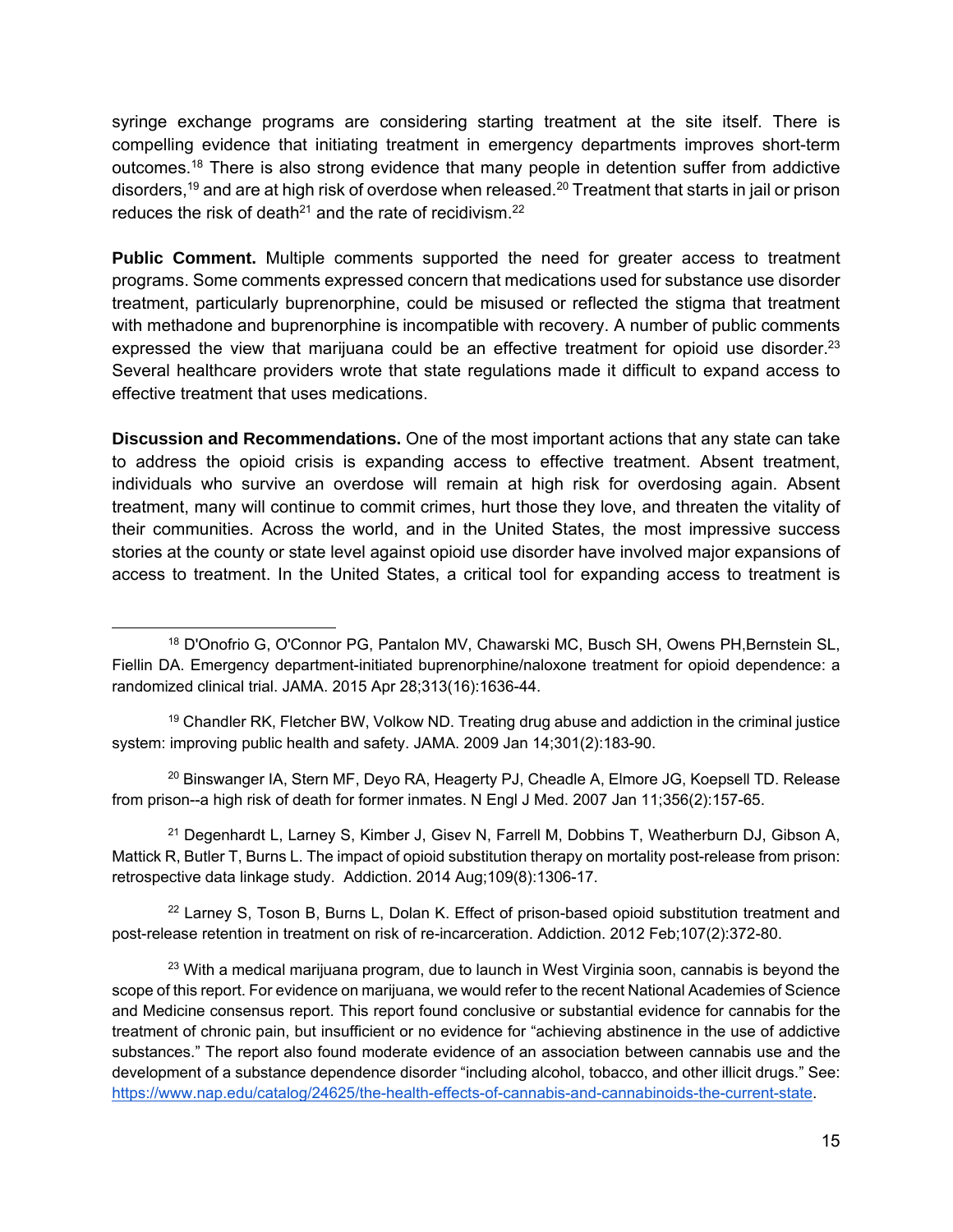insurance coverage. Private insurers and the Medicaid program should cover the continuum of high quality, evidence based treatments for opioid use disorder.<sup>24</sup>

There are multiple paths to recovery. West Virginia has made important investments in access to residential treatment through the Ryan Brown fund, which is increasing the capacity of the state with several hundred new beds.

Through a Medicaid waiver for substance use disorder, West Virginia is also increasing access to medication-assisted treatment through expansion of the Comprehensive Opioid Addiction Treatment (COAT) model.<sup>25</sup> COAT uses buprenorphine/naloxone in combination with medical and psychosocial groups that are chronologically linked. Physicians manage the medication management groups, and therapists manage the parallel psychotherapy/educational groups. Case managers handle everything in between and are the direct link with patients so that physicians and therapists can focus on their specific expertise and work to the top of their training. Using a Hub-and-Spoke model, West Virginia has expanded the full COAT model to four additional locations across the state, which will serve as Centers of Excellence to support "spokes," or office-based physicians prescribing buprenorphine across the state. Tele-health programs will support this effort, and special attention will be paid to particularly high-risk populations, such as women with a history of trauma.

This treatment expansion is a critically important initiative. All people with opioid use disorder should also have access to high quality treatment that includes counseling and all FDAapproved medications, including methadone, buprenorphine, and depot naltrexone.

Unfortunately, West Virginia has some of the most burdensome regulations on the provision of substance use disorder treatment that includes medications. These restrictions include a moratorium on new programs that use methadone and extra state rules that limit the prescribing of buprenorphine. These policies may reflect, in part, a history of public opposition to the use of medications for treatment, which is reflected in some of the public comments. This opposition may be the result of a vicious cycle. The historical underfunding of treatment with medications has made it difficult for high-quality programs to thrive. It is also the case that the majority of patients receiving these treatments, who are indistinguishable from everyone else in their daily activities, are largely hidden. Patients struggling with treatment, or multiple substance use disorders, on the other hand, are highly visible.

The expansion of medication-assisted treatment is an important step to break this vicious cycle. West Virginia should also adopt a statewide quality strategy for all levels of substance use

 $24$  Medicaid other related medical and psychiatric conditions.. If implemented, a work requirement in the Medicaid program should be carefully designed to not interfere with access to care for individuals with opioid use disorder.

<sup>25</sup>http://wvumedicine.org/ruby-memorial-hospital/services/wvu-specialty-clinics/behavioral-andmental-health/chestnut-ridge-center/adult-addiction-services/comprehensive-opioid-addiction-treatmentcoat/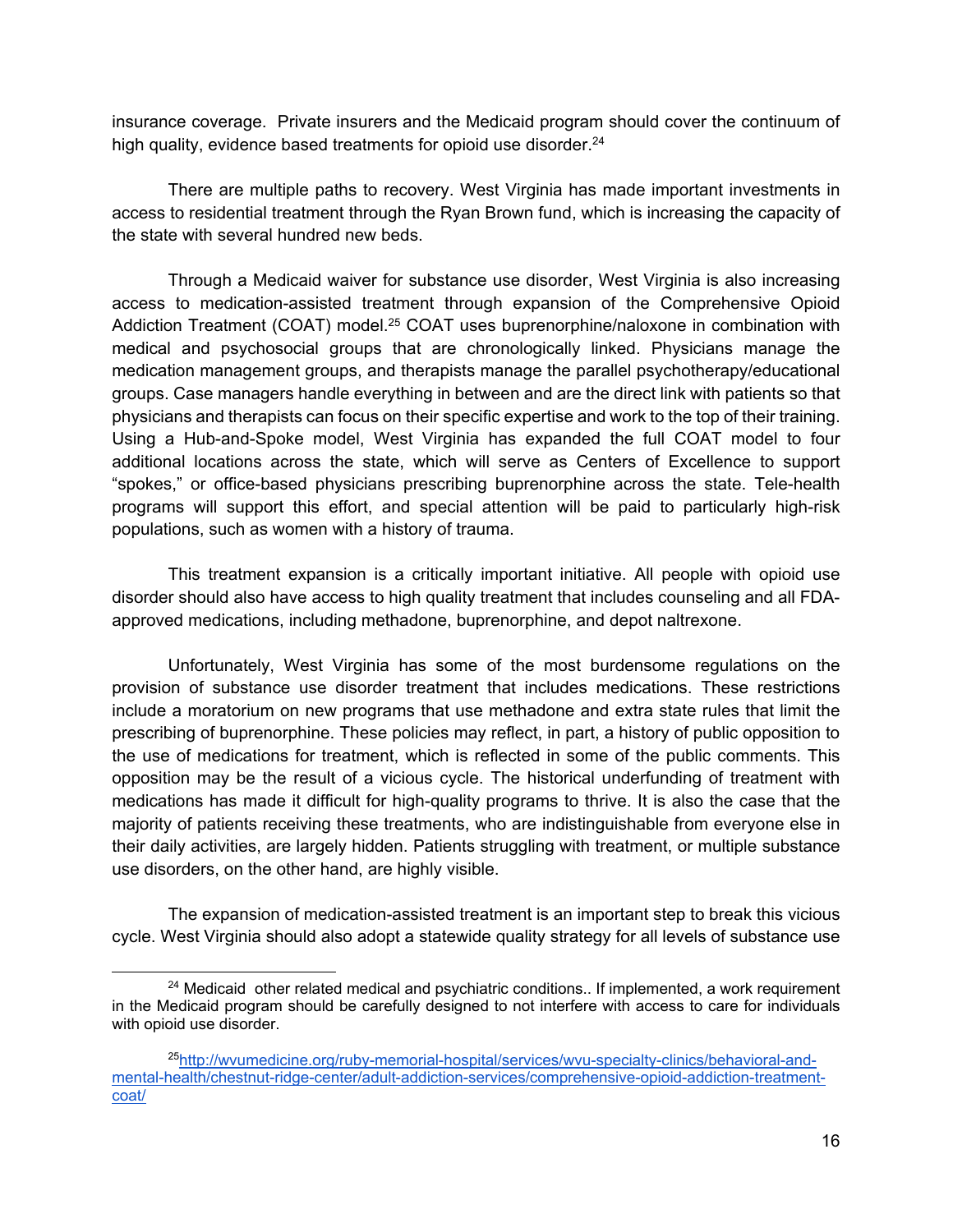disorder treatment, combined with the removal of unnecessary restrictions on expanding access to care. West Virginia should follow the example set by Rhode Island and create voluntary standards for hospital provision of substance use disorder treatment (including buprenorphine induction in the Emergency Department) and expand access to effective care, including treatment with medications in the criminal justice system. West Virginia should also encourage other medical providers, including federally qualified health centers and free and charitable clinics, to provide treatment for opioid use disorder.

In addition to these steps, West Virginia should encourage Medicaid enrollment for those eligible and support and grow the workforce needed to care for individuals with opioid use disorder, including substance use and other behavioral health professionals.

#### **High Priority, Short-Term Recommendations**

- 6. Reflecting the need for all patients to have access to multiple options for treatment, West Virginia should require a statewide quality strategy for opioid use disorder treatment and remove unnecessary regulatory barriers to the expansion of effective treatment.
	- a. Key measure: Adoption of statewide quality strategy.
	- b. Key measure: Removal of unnecessary regulatory barriers.
- 7. West Virginia should expand access to effective substance use disorder treatment in hospital emergency departments, other healthcare settings, and the criminal justice system to reach people at key moments of opportunity to enter care.
	- a. Key measure: Number of patients participating in medication-assisted treatment, including the COAT program.
	- b. Key Measure: Number of clinicians actively providing medication-assisted treatment.
	- c. Key measure: Number of individuals who have started opioid use disorder treatment in Emergency Departments.
	- d. Key measure: Number of individuals who have started opioid use disorder treatment in the criminal justice system and have successfully transitioned to community treatment.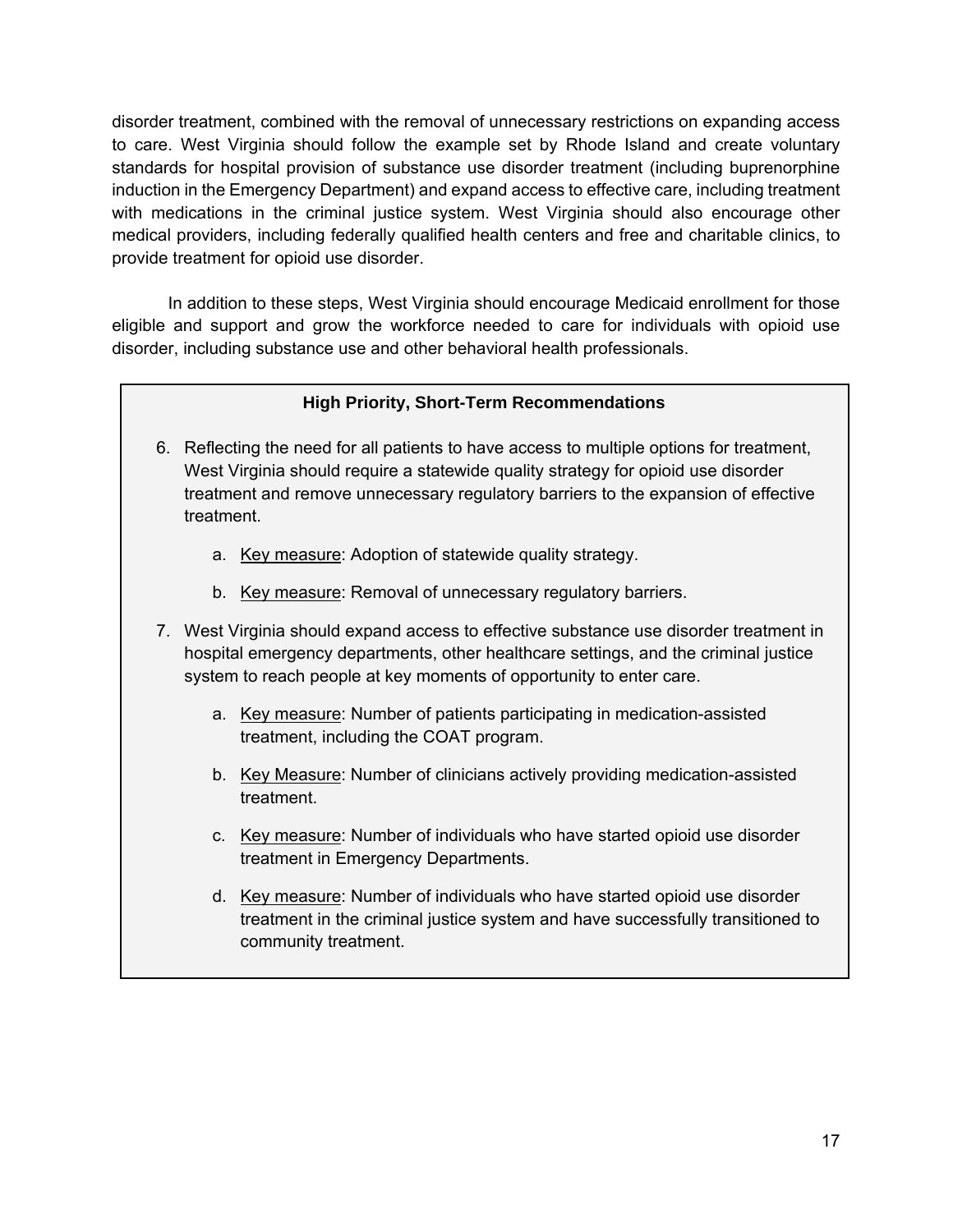## **Overdose Reversal**

*"I would like to see… the development of mobile crisis units that partner with EMS to address overdoses with naloxone and include a social worker or recovery coach to link individuals to treatment for a warm handoff is needed."* 

-- Public Comment, Ravenswood, West Virginia

*"The more we train and educate the public on naloxone the more the overdose deaths will go down. This includes the homeless and other at risk groups. We are able to save live more lives as a direct result of those being able to administer."* 

-- Public Comment, Shepherdstown, West Virginia

*"Community naloxone programs, when fully funded and supplied, have, in Cabell County, shown the potential to match EMS in lives saved from overdose death. The investment required for optimal implementation, however, is far above current levels of support. Research is needed to establish need and project the necessary resources."* 

-- Public Comment, Lavalette, West Virginia.

**Data and Evidence.** Naloxone treatment can immediately reverse the life-threatening respiratory depression associated with opioid overdose, and programs that make naloxone available have been associated with fewer overdoses.<sup>26</sup>

 Naloxone, however, does not address the underlying substance use disorder. A person who is resuscitated with naloxone is at high risk for a subsequent overdose. A study in Maryland found that of people who suffered a fatal overdose, three in five had been seen in the Emergency Department for a nonfatal overdose in the previous year.<sup>27</sup>

 An effective response to a nonfatal overdose, therefore, requires more than just naloxone. It requires attempts to link individuals at highest risk into the care that can truly take them out of harm's way and help them achieve sustained recovery and live a full life.

 $26$  Walley AY, Xuan Z, Hackman HH, Quinn E, Doe-Simkins M, Sorensen-Alawad A, Ruiz S, Ozonoff A. Opioid overdose rates and implementation of overdose education and nasal naloxone distribution in Massachusetts: interrupted time series analysis. BMJ. 2013 Jan 30;346:f174.

<sup>&</sup>lt;sup>27</sup> Department of Health and Mental Hygiene. News Release. 29 December 2014.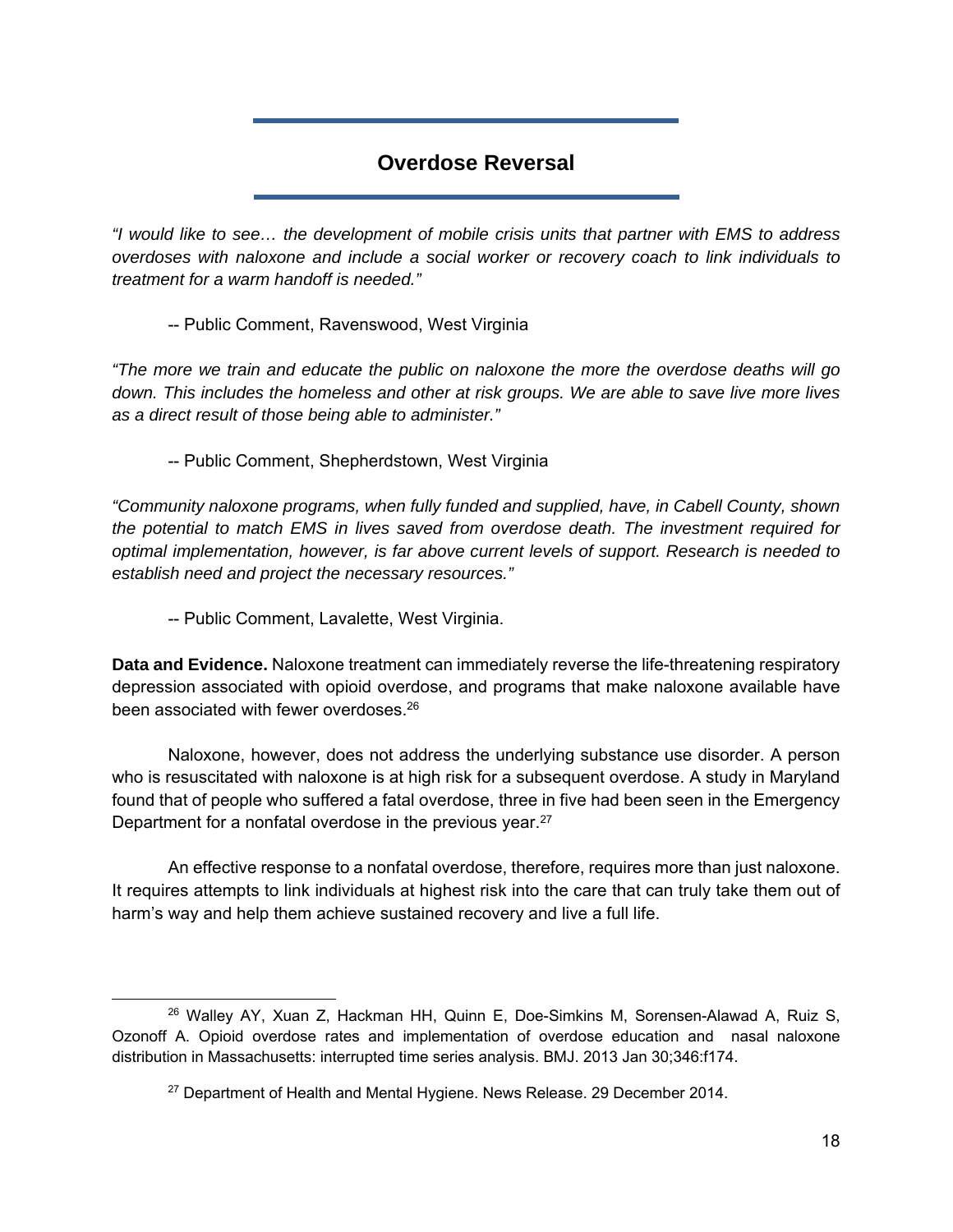**Public Comment.** Many comments supporting expanding naloxone programs. Other comments expressed frustration with multiple resuscitations of the same person, and a few suggested limits on the number of times an individual should be resuscitated. Some comments called for programs to offer services to individuals after a nonfatal overdose.

**Discussion and Recommendations.** Naloxone distribution is a core component of every state's strategy against overdose, for the simple reason that naloxone reverses overdoses. In West Virginia, statewide protocols have provided this treatment modality in the pre-hospital setting for a number of years. Within the past couple of years, other first responders, including from the Fire Department and law enforcement, have been provided the opportunity to provide this life saving measure. Starting in May 2015, the Office of Emergency Medical Services developed and began teaching naloxone administration to trainers throughout the state. This has expanded since that time to include at least 17 different law enforcement entities, day report centers, fire departments, local health departments and general laypersons. There are trainers in every region of the state and the Office of Emergency Medical Services continues to facilitate and conduct trainings whenever the need is presented. Over 1500 individuals have been trained statewide. An important model is the collaboration between the Bureau for Behavioral Health and Health Facilities and West Virginia University on the Prevent Prescription Drugs/Opioid-Related Deaths Initiative. The Office of Emergency Medical Services also works with the WV Poison Center on tracking naloxone administrations from fire, law enforcement and laypersons. All trained entities are encouraged to report any administrations. However, the numbers of such voluntary reports are very small, fewer than 100 per year. By contrast, required reporting from EMS reveals hundreds of naloxone administrations per month.<sup>28</sup>

To build on this progress, West Virginia should set a bold statewide goal: all first responders should be equipped with and trained to use naloxone (which will also help with efforts to prevent secondary exposure), and there should be community programs in every county that provide naloxone to people who are close to users of opioids. Physicians should be encouraged to co-prescribe naloxone with opioid prescriptions. The state should explore strategies such as a standing order to better assure insurance coverage for naloxone. West Virginia should explore making naloxone available to other state employees who may encounter people who are using drugs and making naloxone and overdose training available to individuals leaving detention.

In addition, each overdose reversal also represents an opportunity to prevent the next one. To take advantage of this opportunity, West Virginia should implement the relevant provisions of House Bill 2620 and require hospital emergency departments and Emergency Medical Services to notify the Bureau for Public Health of nonfatal overdoses for the sole purpose of arranging for outreach and services, such as the Quick Response Teams. It is critical that adequate treatment sources be available to handle the referrals. Other healthcare providers

<sup>&</sup>lt;sup>28</sup> Legislative Rule 64CSR48 Section 3 requires that all EMS providers must submit data from every run to the OEMS within 72 hours of completion. From 2012 to 2016 there was a steady increase in the number of naloxone administrations provided by EMS (i.e., from approximately a couple thousand doses a year to over 5000 doses annually). Over recent months at the end of 2017, we have started seeing a decline in the monthly administrations of naloxone from 400-500 month to 300-400 per month.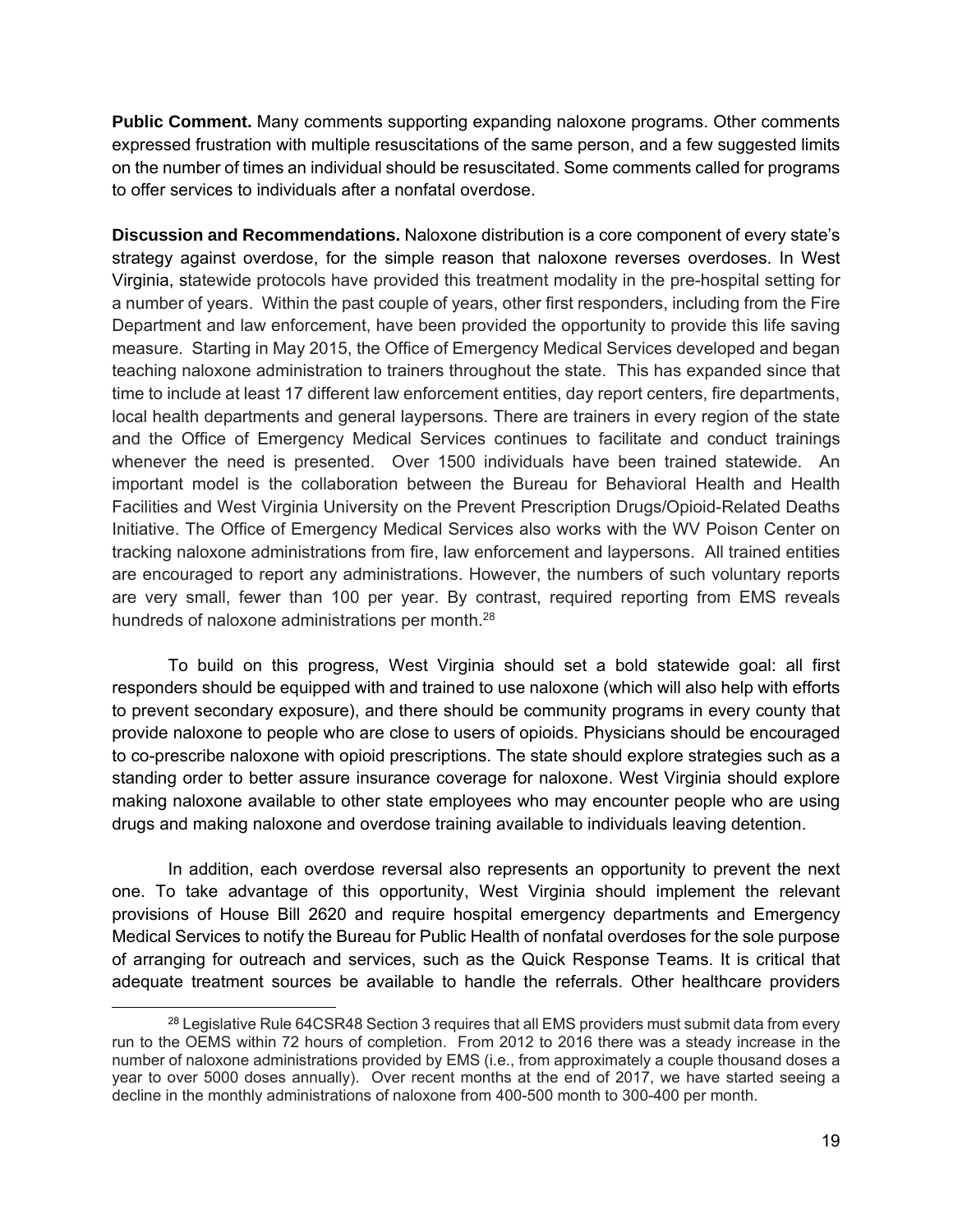should have the option to notify the Bureau as well. Where possible, this notification should be implemented electronically, to minimize the burden on the healthcare system. There should be adequate resources to support the notification process and the provision of outreach and followup services.

## **High Priority, Short-Term Recommendations**

- 8. West Virginia should require all first responders to carry naloxone and be trained in its use, support community-based naloxone programs for initial responders, and authorize a standing order for naloxone prescriptions to improve insurance coverage.
	- a. Key Measure: Reports of overdose reversals, both through EMS and Poison Control.
- 9. West Virginia should require hospital emergency departments and Emergency Medical Services to notify the Bureau for Public Health of nonfatal overdoses for the purpose of arranging for outreach and services.
	- a. Key Measure: Number of people who engage in care or recovery support after nonfatal overdose.

# **Supporting Families with Substance Use Disorder**

*"Our Drug Free Mother and Baby program is a shining example of something that works. Medicaid, PEIA, and private insurance companies need to cover the costs of all aspects of this care. This program has proven itself, but it must be reimbursable to survive."* 

-- Public Comment, Lewisburg, West Virginia

**Data and Evidence.** West Virginia's opioid epidemic has led to the highest rate of Neonatal Abstinence Syndrome in the country, with a rate about 5 times the national average.<sup>29</sup> Untreated opioid use disorder is also responsible for thousands of children placed into foster care.30

 <sup>29</sup> https://www.cdc.gov/mmwr/volumes/65/wr/mm6531a2.htm

<sup>30</sup> http://wvpublic.org/post/opioid-epidemic-putting-thousands-more-foster-care#stream/0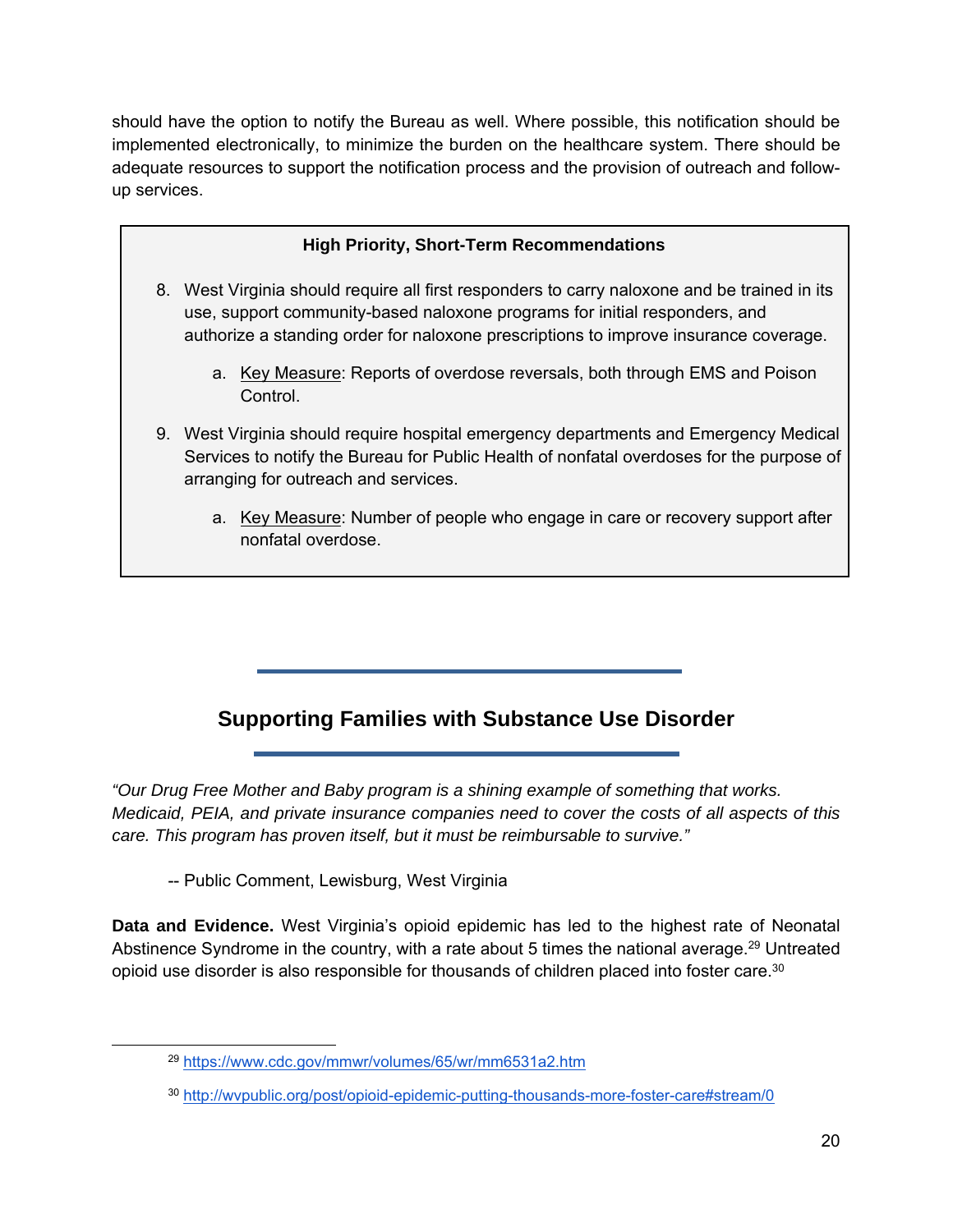There are important models in West Virginia that aim to address these challenges by supporting families. These include:

- The Drug Free Moms and Babies Program aims to support healthy pregnancy outcomes by providing integrated and comprehensive prevention, early intervention, substance use disorder treatment, and recovery support services for pregnant and postpartum women with substance use disorders. There were four pilot project sites funded under the original program, with an additional eight projects to be funded through the State's Opioid State Targeted Response project. Project sites offer screening and referral to treatment, prenatal risk screening, integrated and comprehensive care, recovery coaches, and longterm follow-up. Preliminary data has associated participation in this program with reduced rates of adverse birth outcomes, such as low birthweight.
- Home visitation programs that provide direct assistance to families, such as Right from the Start. These programs have been shown to reduce the incidence of child abuse.
- Comprehensive programs for families withsubstance use disorder, including Lily's Place, which offers medical follow-up and coordination of services for affected children, their siblings, and their parents. Among other services, this program links parents to potentially life-saving treatment for opioid use disorder.

An important point is that programs encourage, and do not discourage, women from receiving high quality treatment for opioid use disorder that includes medications – even though some infants exposed to these medications may develop Neonatal Abstinence Syndrome. This is because treatment for parents is essential for the long-term health and well-being of their children.

There have also been important discussions in West Virginia on strengthening services for at-risk children.31

**Public Comment.** Public comment generally supported additional services for high-risk women, children, and families in West Virginia.

**Discussion and Recommendations.** West Virginia is moving in the right direction to expand access to successful models of care and support for families. The state should work with the federal government, the Medicaid program, and others to maximize support for these efforts to be able to serve all who can benefit. These programs and others can also help provide access to reproductive healthcare services to women and men who are experiencing an opioid use disorder. There is evidence of significant needs for care among individuals both in and out of treatment programs.32

 $31$  See for example, the Kids' Health Roundtable Series from the West Virginians for Affordable Health Care.

<sup>&</sup>lt;sup>32</sup>http://journals.lww.com/journaladdictionmedicine/Abstract/2016/02000/Reproductive\_Health\_Ne eds\_Among\_Substance\_Use.4.aspx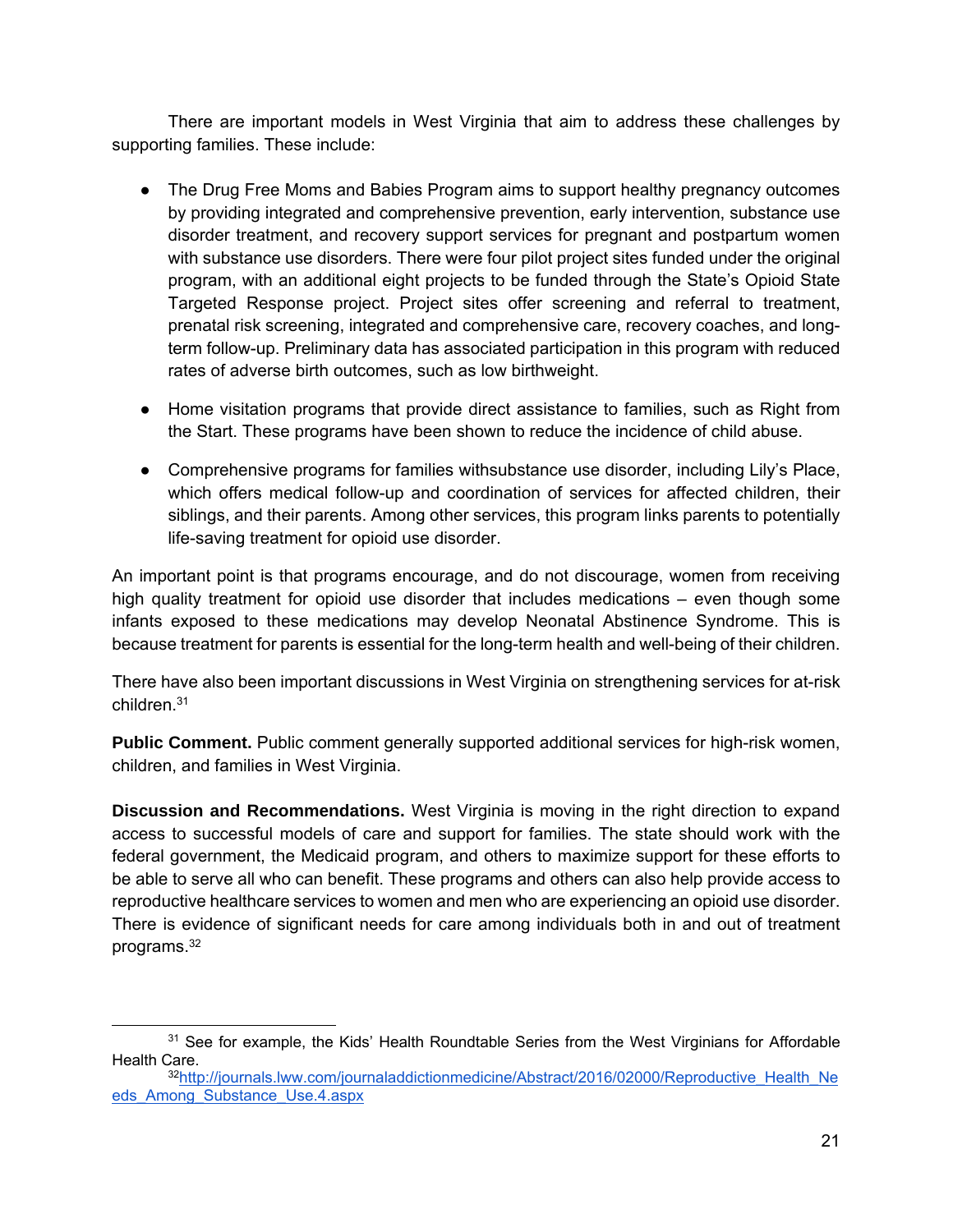Beyond these efforts, West Virginia should explore expanding programs such as Handle with Care that support trauma-informed services for families impacted by the opioid epidemic.

#### **High Priority, Short-Term Recommendations**

- 10. West Virginia should expand effective programs that serve families, including Drug Free Moms and Babies, home visitation programs, and comprehensive services for the families of children born with Neonatal Abstinence Syndrome such as Lily's Place.
	- a. Key Measure: Out of home foster care placement.
- 11. West Virginia should provide access to voluntary long-acting reversible contraception and other contraceptive services for men and women in multiple settings.
	- a. Key Measure: Number of infants with Neonatal Abstinence Syndrome born to women with untreated opioid use disorder.

#### **Recovery**

*"We ... need peer recovery coaches in the emergency rooms when overdoses come in so they can talk to the person about changing their life and getting on the right track."* 

-- Public Comment, White Sulphur Springs, West Virginia.

*"Lastly, peer support should be integrated into intervention and trauma centers to have individuals with lived experience helping traumatized users begin the process of change needed. Evidence shows having a person of compassionate lived experience can often break past resistance with identification."* 

-- Public Comment, Dunbar, West Virginia.

**Data and Evidence.** Recovery services, including peer recovery services and other services such as support from recovery allies, involve the process of giving and receiving non-clinical assistance to support long-term recovery from substance use disorders. For example, a peer recovery coach brings the lived experience of recovery, combined with training and supervision, to assist others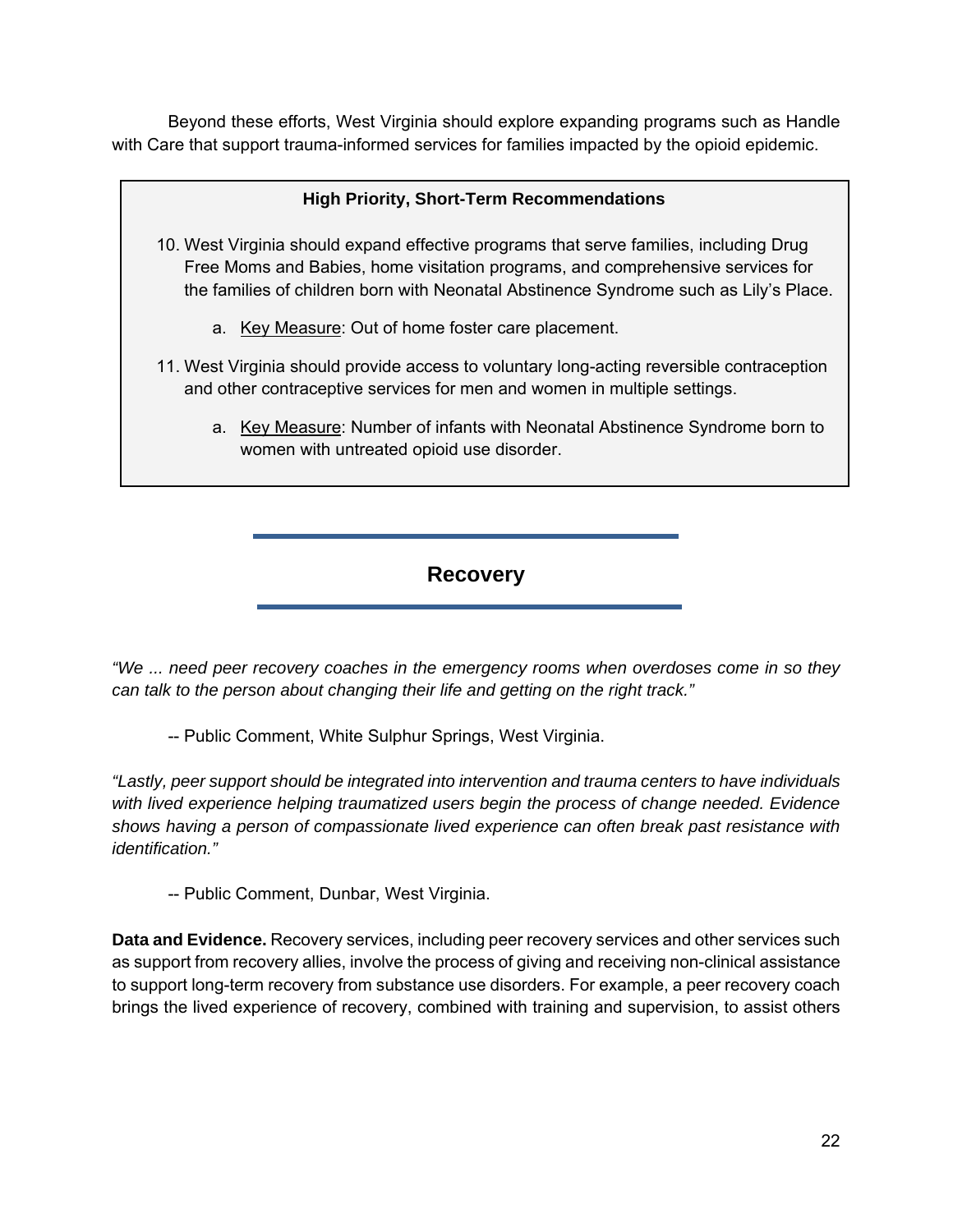in initiating and maintaining recovery, helping to enhance the quality of personal and family life in long-term recovery.<sup>33</sup>

People who have worked with peer recovery coaches provide strong testimonies of the positive impacts of peer recovery support on their own recovery journeys. While the body of research is still growing, there is mounting evidence that people receiving peer recovery coaching show reductions in substance use, improvements on a range of recovery outcomes, or both. Two rigorous systematic reviews examined the body of published research on the effectiveness of peer-delivered recovery supports published between 1995 and 2014. Both concluded that there is a positive impact on participants.  $34,35$ 

**Public Comment.** Many public comments highlighted the importance of engaging with peers, in order to use the lived experiences of people in recovery to help others find hope and a way out of their circumstances.

**Discussion and Recommendations.** West Virginia is poised to build upon existing efforts utilizing peers and take two important steps forward in the use of Peer Recovery Support Services, which includes both recovery housing and peer coaches.

*New funding for peer coaches.* The Bureau for Behavioral Health and Health Facilities has issued a competitive funding announcement for specialized Peer Recovery Coaches, using the Opioid States Targeted Response Grant award, as part of a statewide plan to expand regionally based substance use recovery services for adults. Through this grant, the Bureau seeks to expand the capacity of the existing network of Peer Recovery Coaches to aid and support individuals withopioid use disorder. The vision for this project is to hire and train new Peer Recovery Coaches in areas of special focus and populations:

- Offenders reentering the community from incarceration in a correctional setting;
- Pregnant and post-partum women and their infants/children;
- Overdose survivors served by the emergency response system and emergency departments.
- All peers will receive training about medication-assisted treatment.

*Medicaid reimbursement.* To promote sustainability as well as continued growth in peer recovery services, the Centers for Medicare & Medicaid Services has approved West Virginia's new five-

 <sup>33</sup> http://www.recoveryanswers.org/

<sup>&</sup>lt;sup>34</sup> Bassuk EL, Hanson J, Greene RN, Richard M, Laudet A. Peer-Delivered Recovery Support Services for Addictions in the United States: A Systematic Review. J Subst Abuse Treat. 2016 Apr;63:1-9.

<sup>35</sup> Reif S, Braude L, Lyman DR, Dougherty RH, Daniels AS, Ghose SS, Salim O, Delphin-Rittmon ME. Peer recovery support for individuals with substance use disorders: assessing the evidence. Psychiatr Serv. 2014 Jul;65(7):853-61.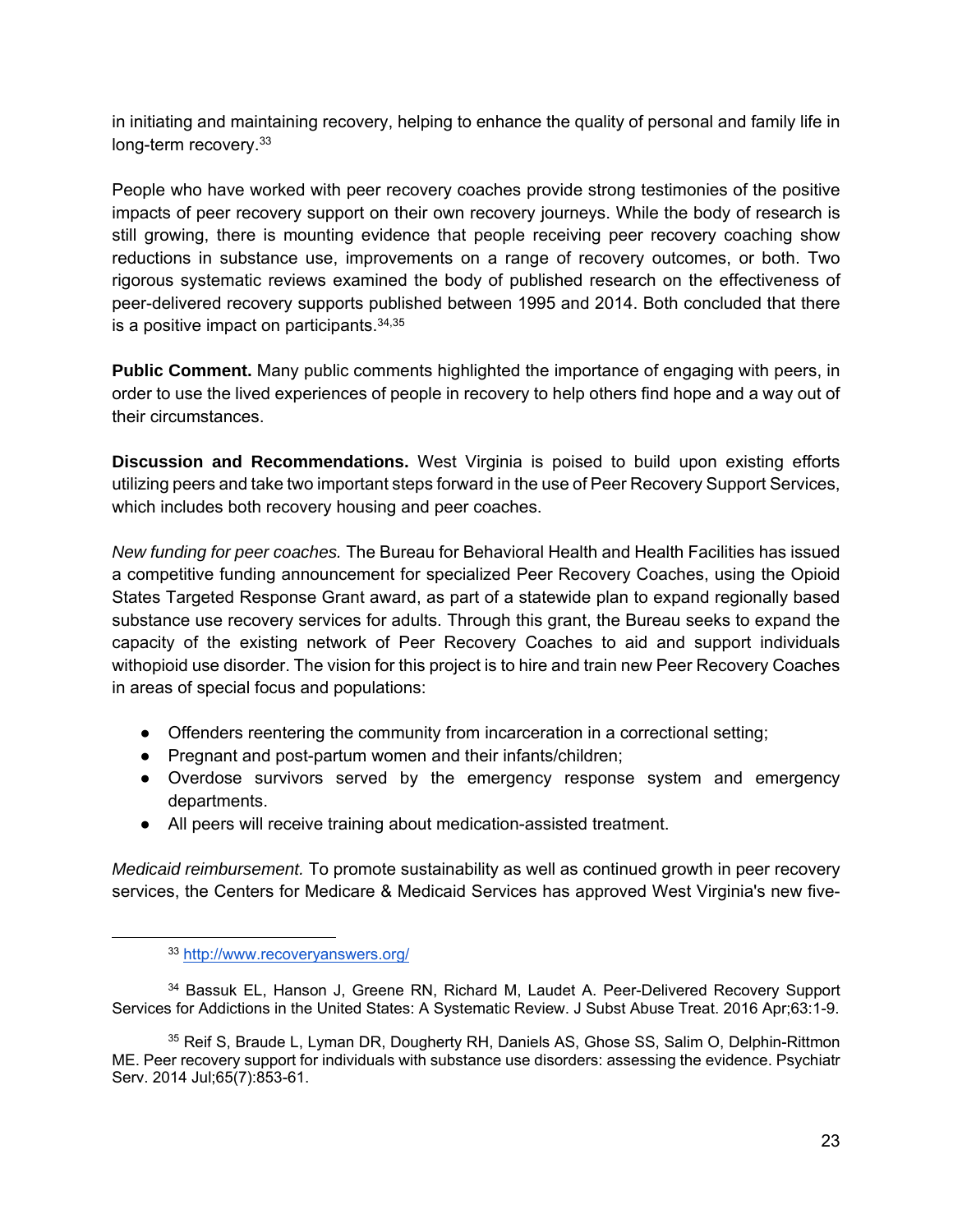year section 1115 demonstration, entitled "Creating a Continuum of Care for Medicaid Enrollees with Substance Use Disorders." Among the services to be covered is Peer Recovery Support, delivered by individuals in recovery from substance use disorder (peer recovery coach) to provide recovery support to help prevent relapse and promote long term recovery. High quality services can be provided by appropriately trained staff when working under the supervision of a competent behavioral health professional.

West Virginia also has a robust array of recovery residences, some of which are collaborating to form a state chapter of the National Alliance of Recovery Residences. It is important that individuals are able to find high quality recovery housing, regardless of their pathway to recovery, including whether or not they are receiving medication-assisted treatment.

These expansions in access to recovery supports are critically important and should be encouraged. West Virginia should also explore steps to promote education about recovery and help individuals in recovery find employment, such as facilitating access to state ID cards and providing employment training. The state can also promote additional support services for college students with substance use disorders as well as those who are in recovery.

#### **High Priority, Short-Term Recommendations**

- 12. West Virginia should continue pursuing a broad expansion of recovery supports, including peer-based support services, families and allies.
	- a. Key measure: Number of recovery coaches
	- b. Key measure: Number of recovery residences that permit multiple pathways to recovery, including with and without medication-assisted treatment, including number that meet peer review standards established by the chapter of the National Alliance of Recovery Residencies.